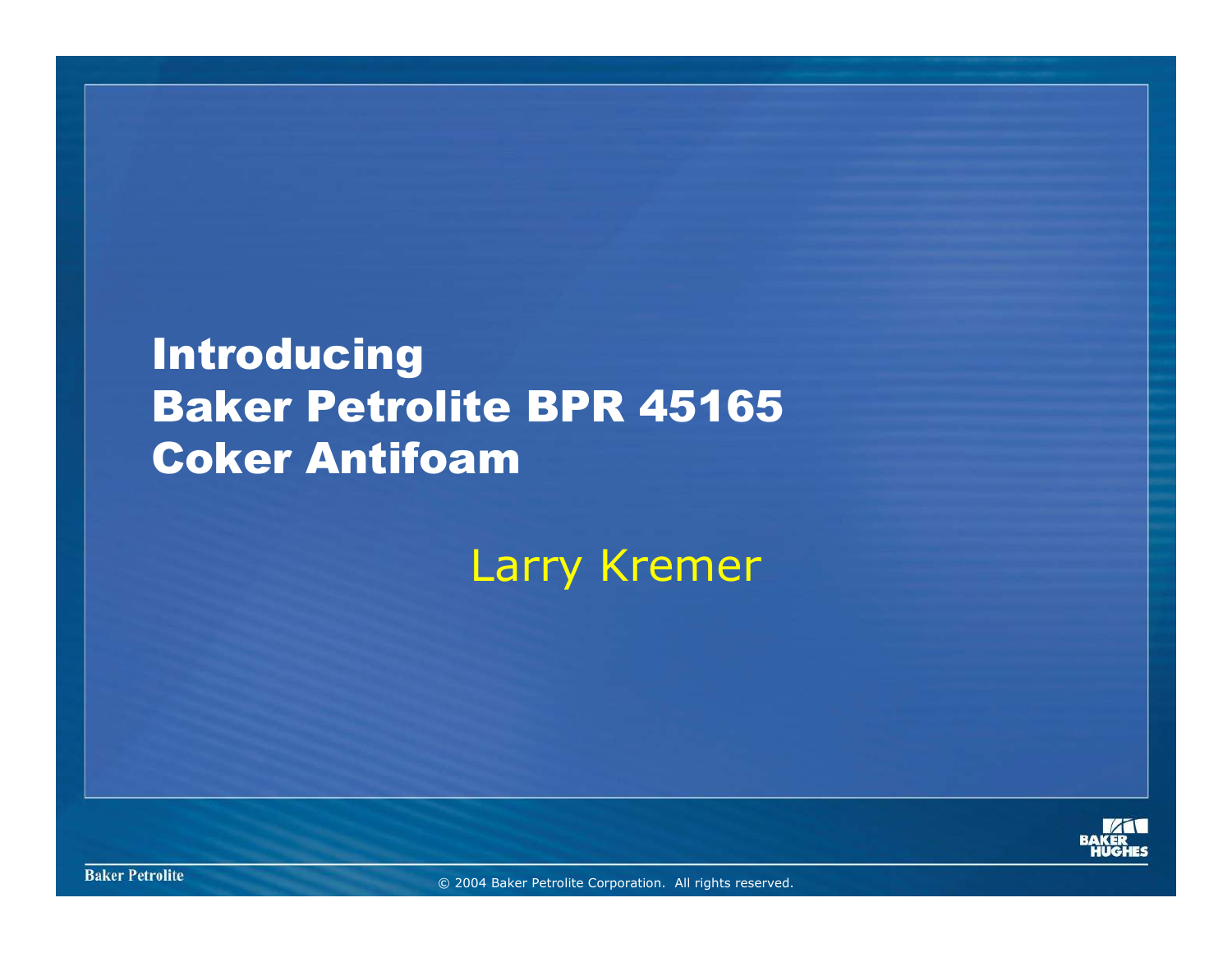## Agenda

- First a word from our sponsor
- Other Baker Petrolite coker products
- Antifoam technology
- Introducing BPR 45165, a new type of coker antifoam

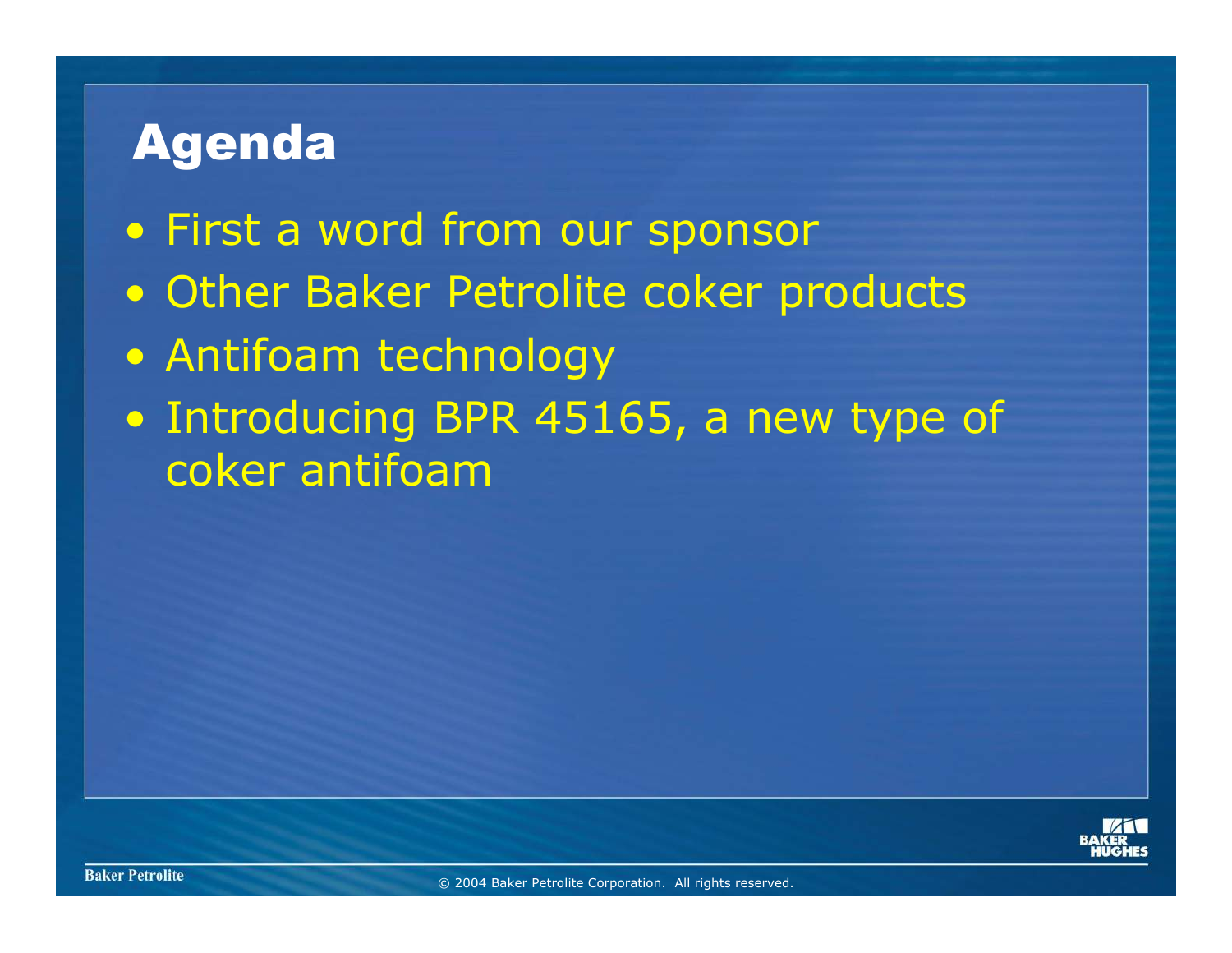#### Baker Petrolite



- #1 Worldwide Supplier of Oilfield Products and Chemical Services
- Leading Global Supplier of Refinery and Petrochemical Process Additives
- Based in Sugar Land, **Texas**
- 2,500 Employees
- Serving Markets in over 70 Countries

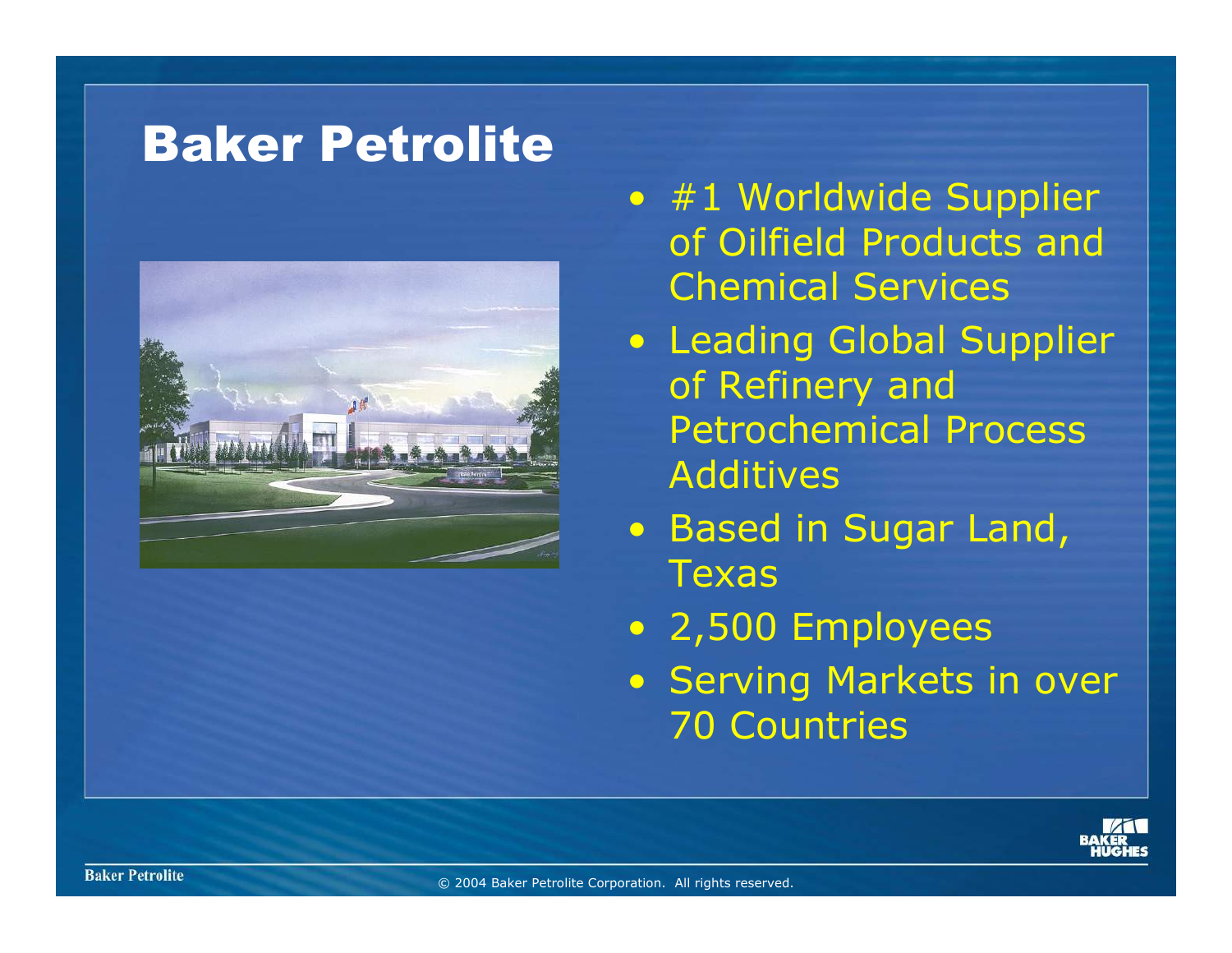**Core Applications Technologies** • Refinery Process Chemicals • Finished Fuels Additives • Petrochemical Process Additives• Water Treatment Chemicals*Committed Partner of Refining and Petrochemical Industries* **Baker Petrolite Industrial Division**

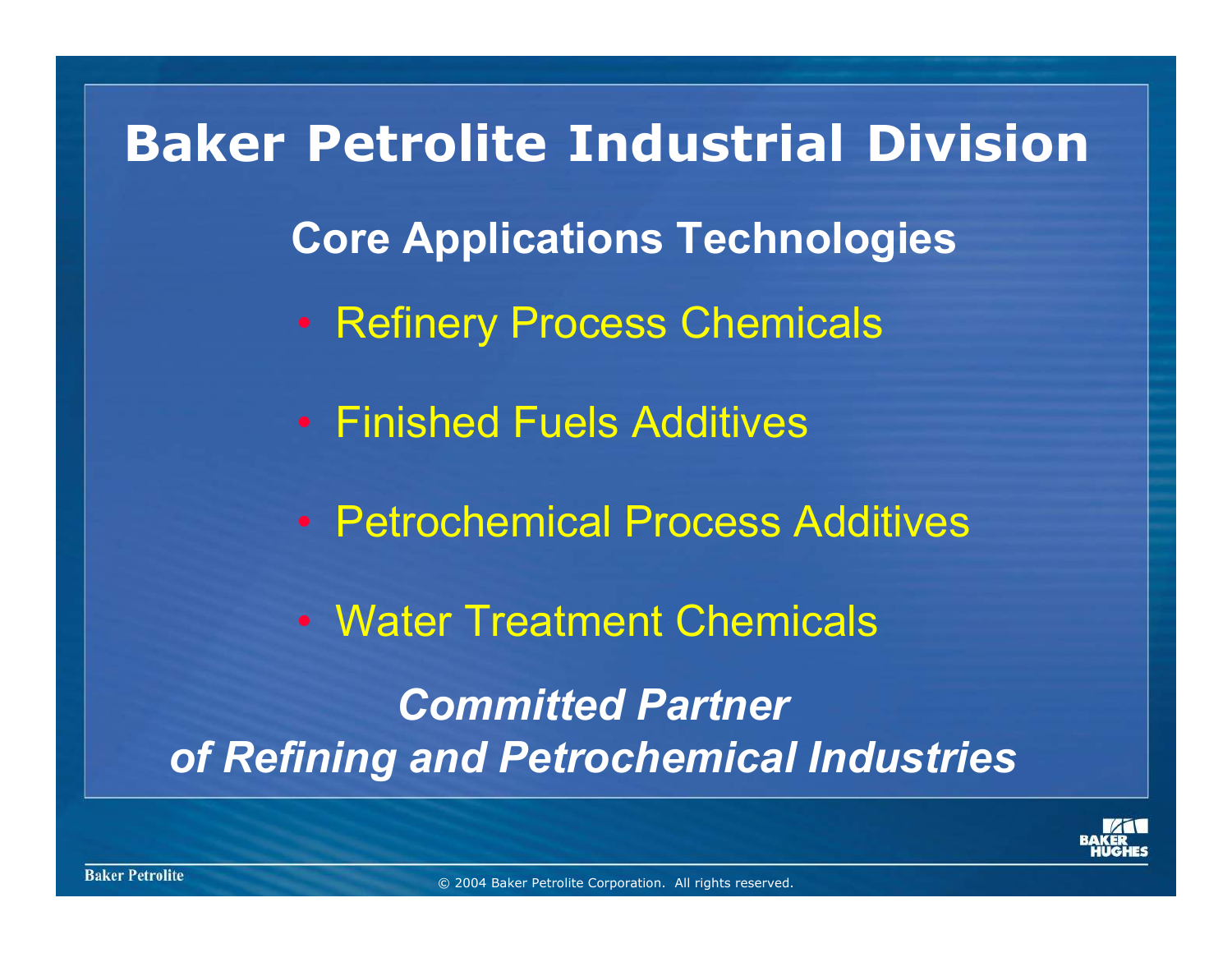# Coker Unit Chemical Applications

- Fractionator and Gas Plant Corrosion Control
- Main Fractionator Ammonium Chloride Control
- Distillate Stability Additives
- Blowdown System Water Clarification
- Cutting Water Recycle Clarification
- Furnace Antifoulants
- Coker Odor Control
- Coke Drum Antifoam

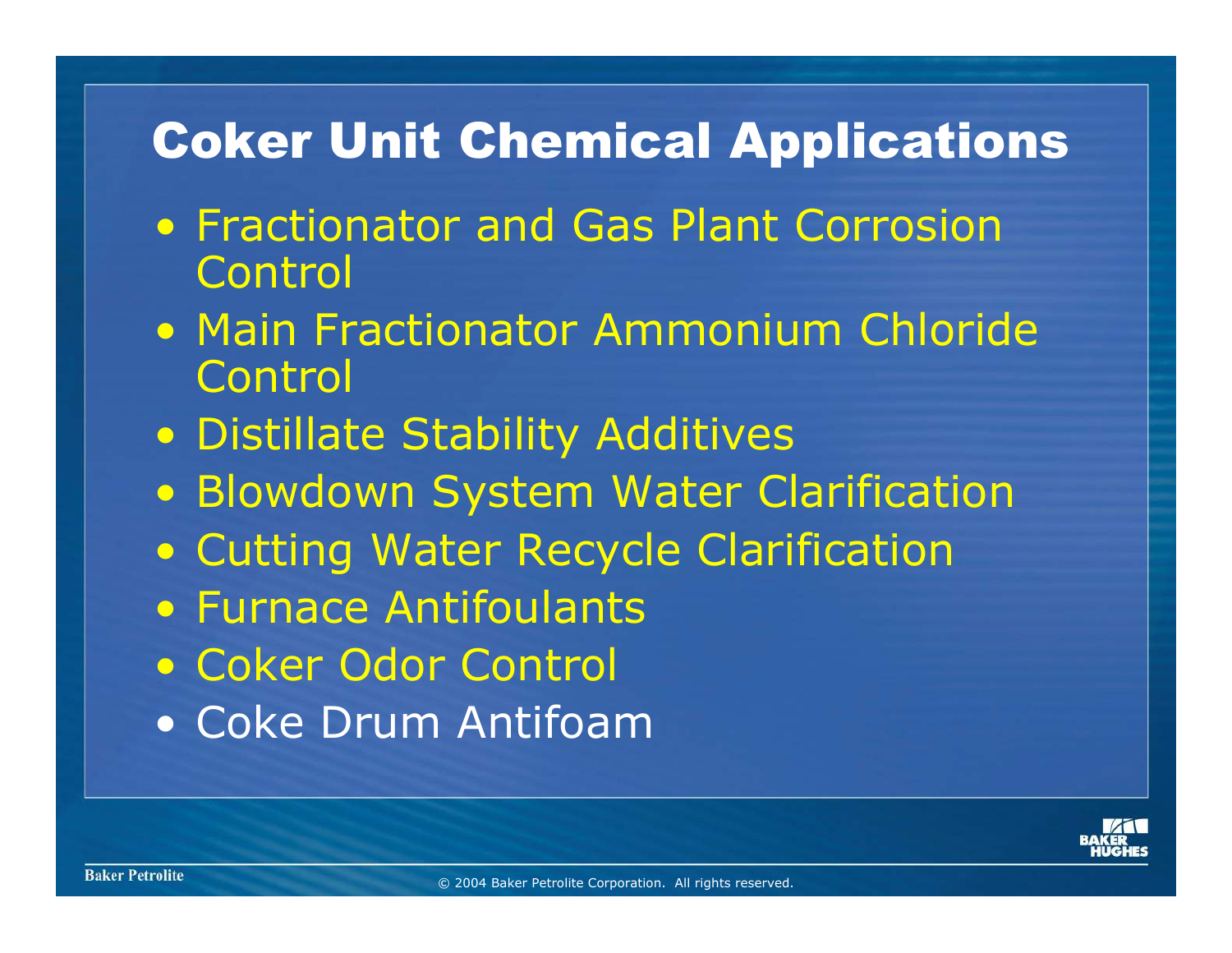#### Coker Corrosion Mechanisms

• Hydrogen blistering and cracking • Sulfide stress corrosion cracking • Ammonium bisulfide corrosion• Under-deposit corrosion

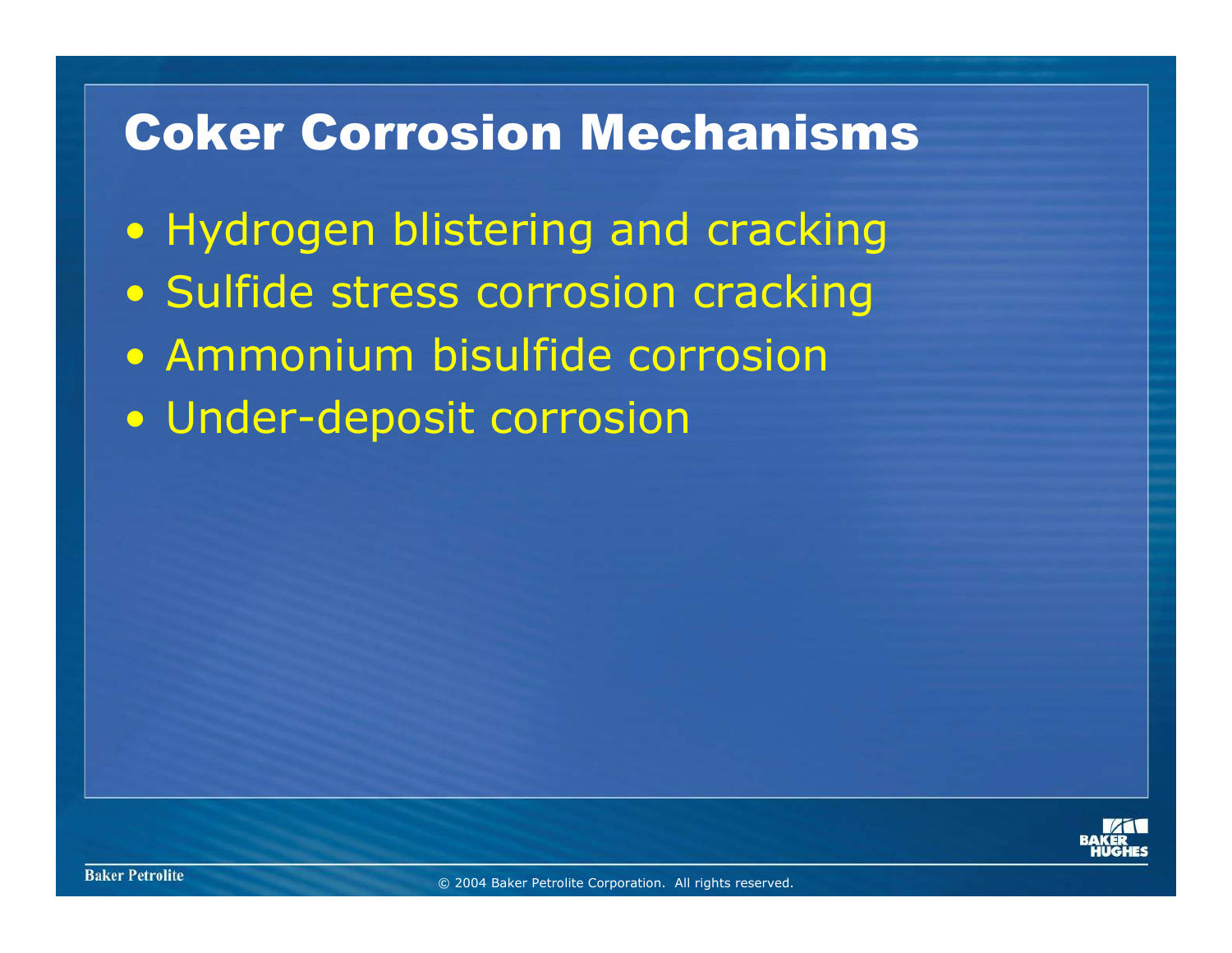## Problems with Corrosion

- Equipment Damage
- Unplanned outages
- Reduced/lost throughput
- Column tray corrosion and fouling
	- –Pressure drop
	- –Poor separation
	- –Plugged strainers

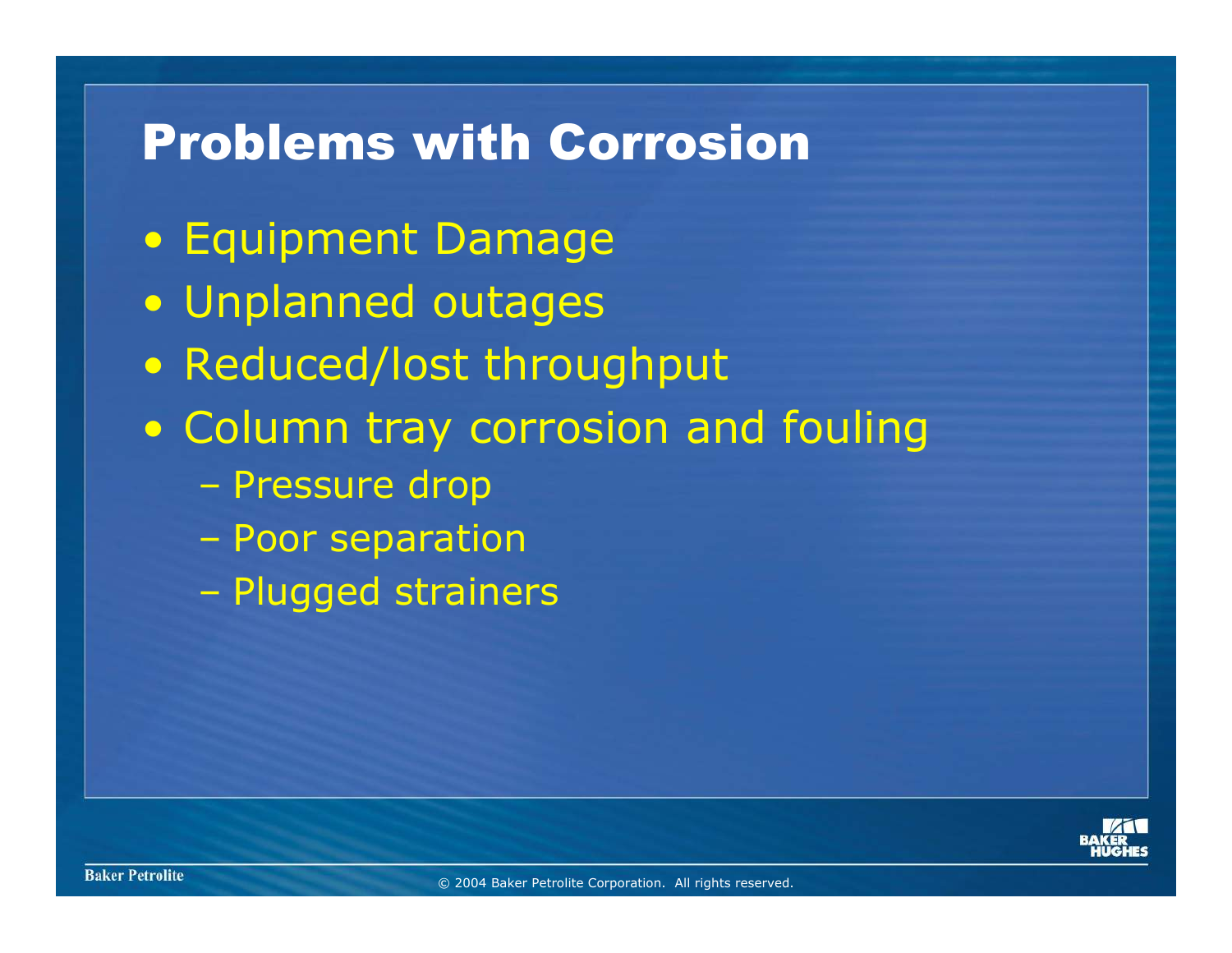#### How do you know if you have corrosion?

- •Equipment performance
- $\bullet$ Corrosion history
- Corrosion monitoring
	- HYDRAFLUX<sup>sm</sup> CMS real time hydrogen flux monitoring
	- Corrosion coupons, probes
	- UT Measurements
- Analytical testing
	- Process water iron, CN spot test readings
- Ionic Equilibrium Modeling
	- Ammonium chloride salt deposition calculations



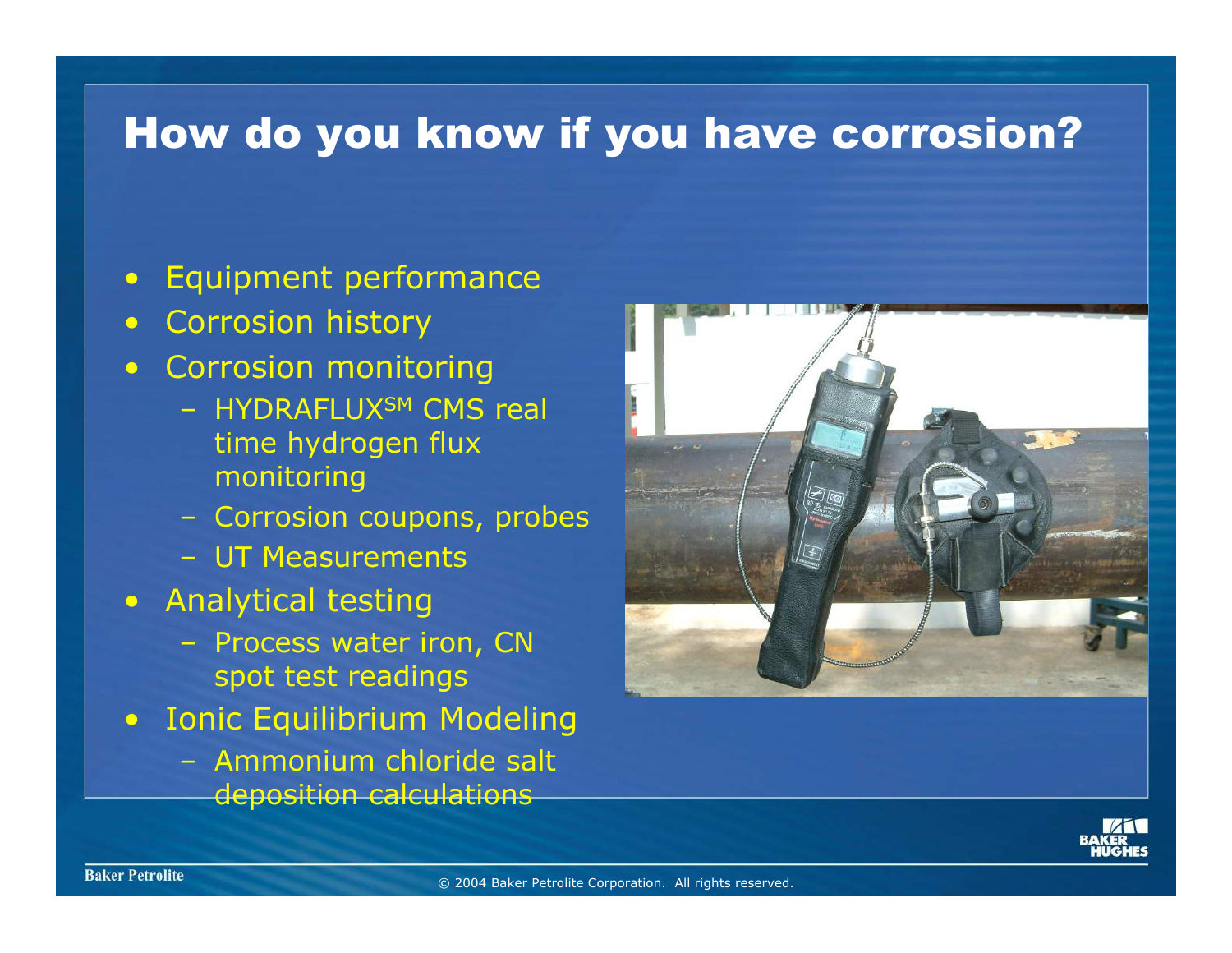## Corrosion Mitigation Strategies

- Wash water system modifications
- Corrosion inhibitor applications
- Ammonium Polysulfide injections for CN control
- Ammonium chloride dispersants for controlling fractionator salt fouling and under deposit corrosion

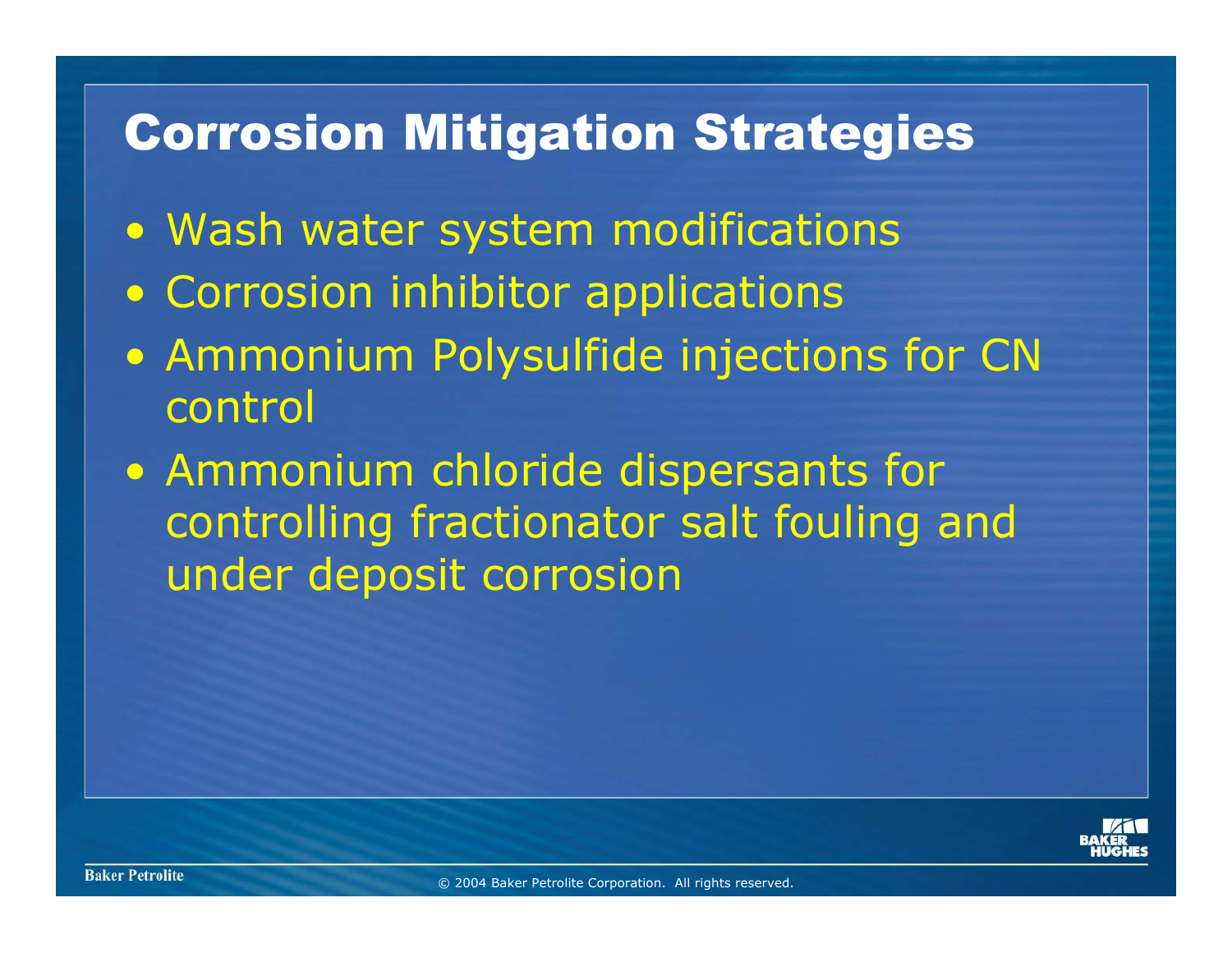## Blowdown System Water Clarification

- Problems with emulsion:
	- Level control difficult
	- Water in skim oil
	- Excessive oil in recovered water
- Solution:
	- Proper polymer resolves emulsion

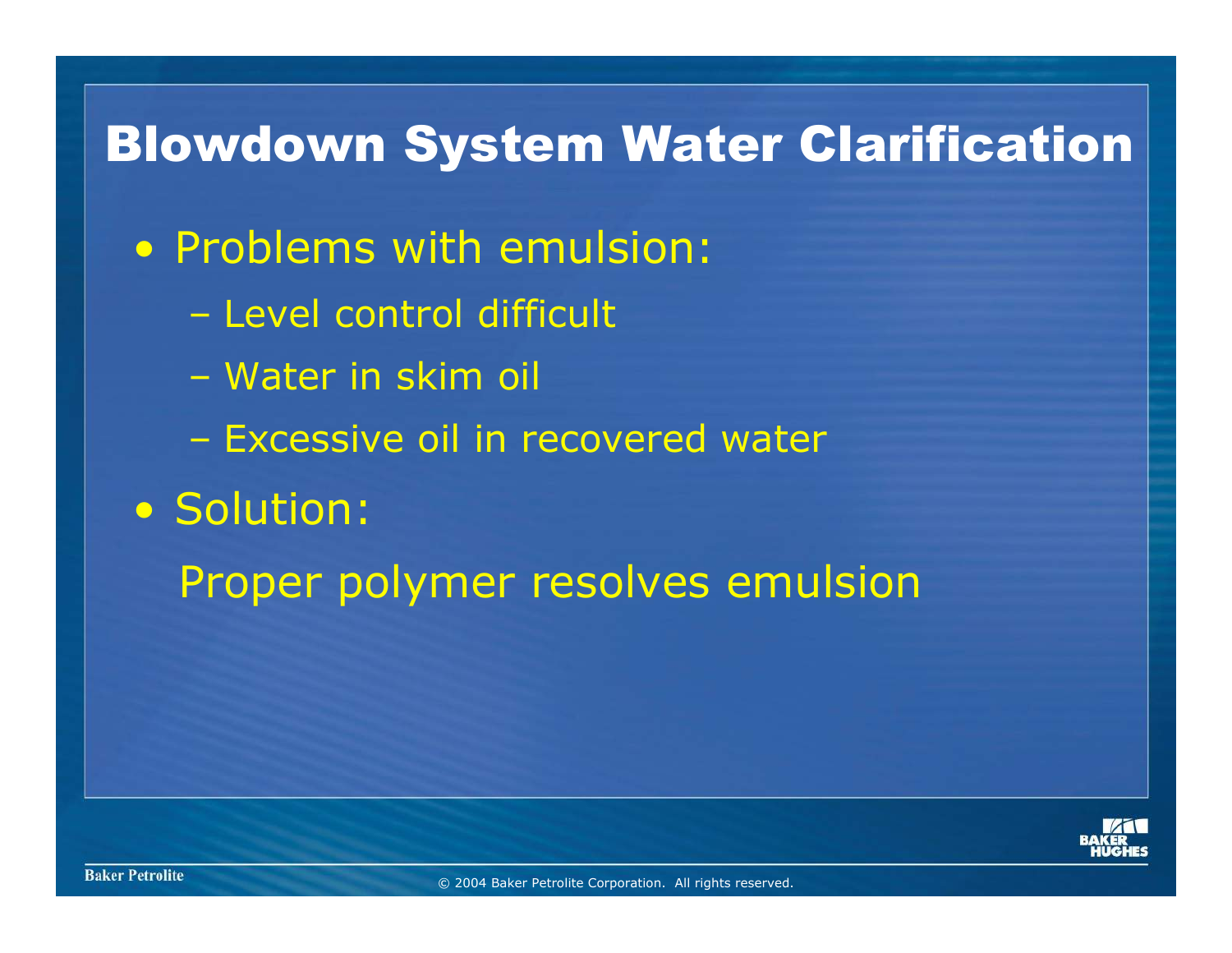

**Baker Petrolite**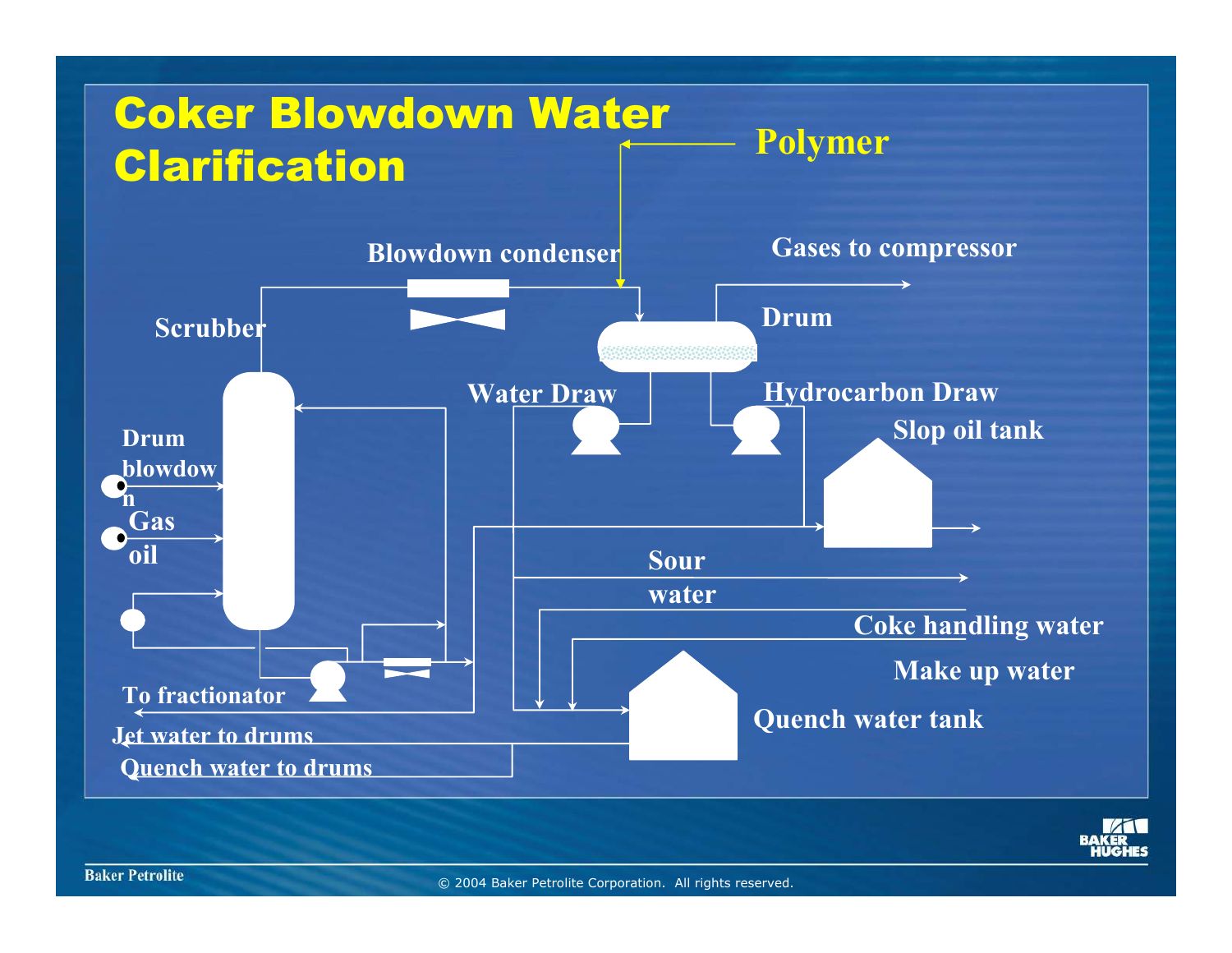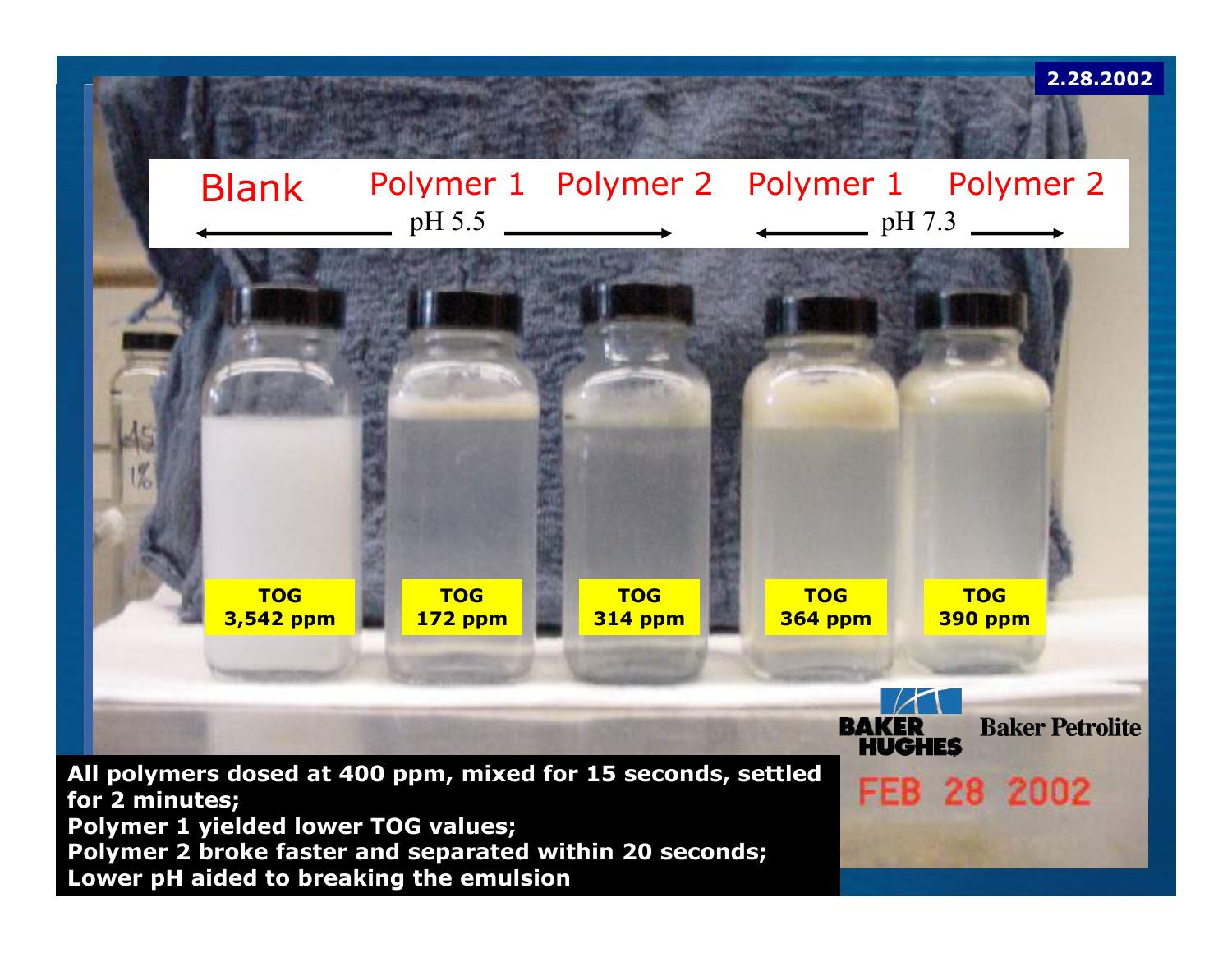## Blowdown System Water Clarification

#### • **Benefits**

- – No hydrocarbon recovery necessary in recycle water tank
- – Fewer hydrocarbon emissions from water recycle system
- – Less hydrocarbon gunking in quench/cutting water equipment
- Level control easier

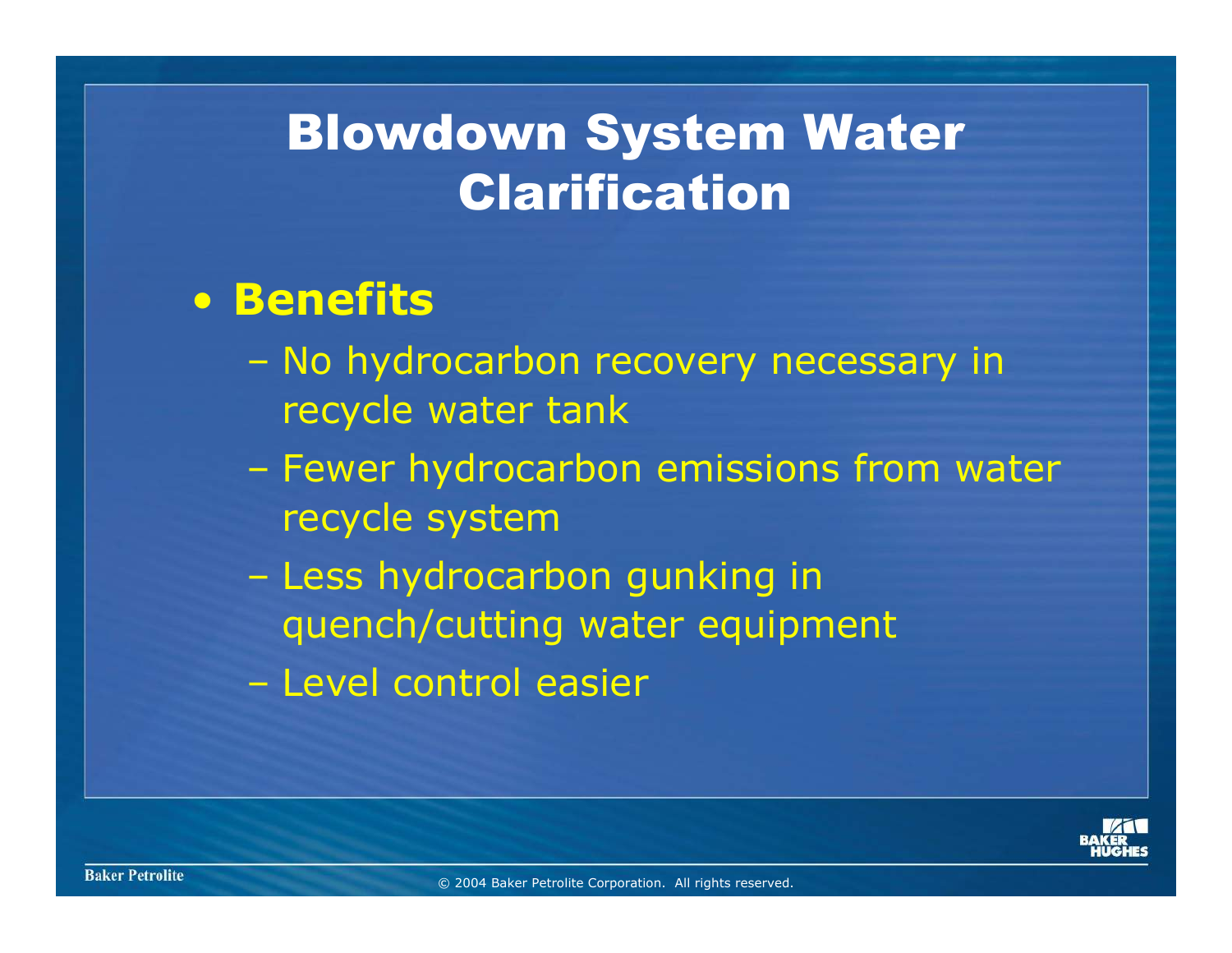# Cutting Water Recycle Clarification • Problem with coke fines in cutting water  $\mathcal{L}_{\mathcal{A}}$  Erosion of pumps and cutting equipment Solids build up restricts flow • Solution: Coagulant settles fines rapidly

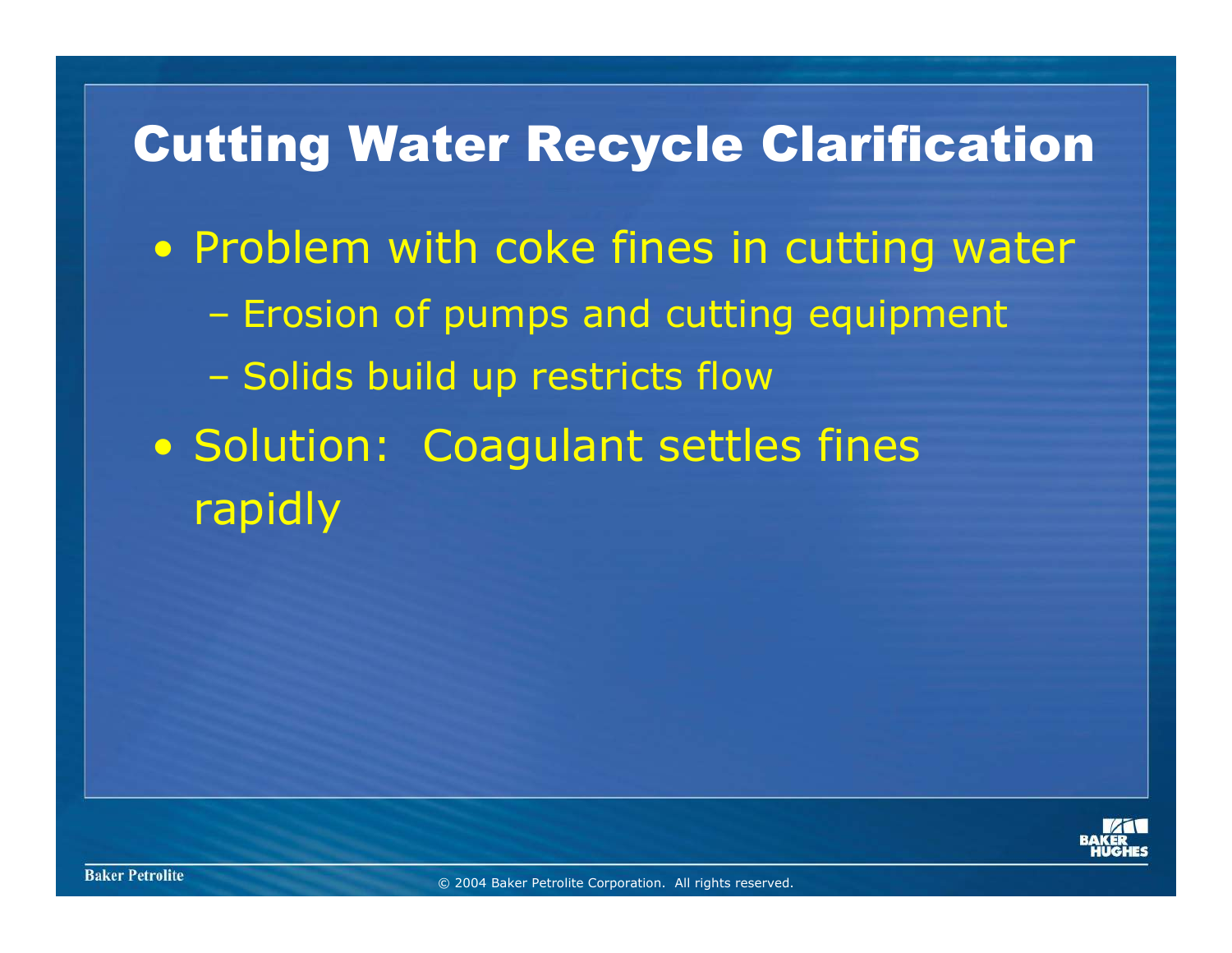

**Baker Petrolite**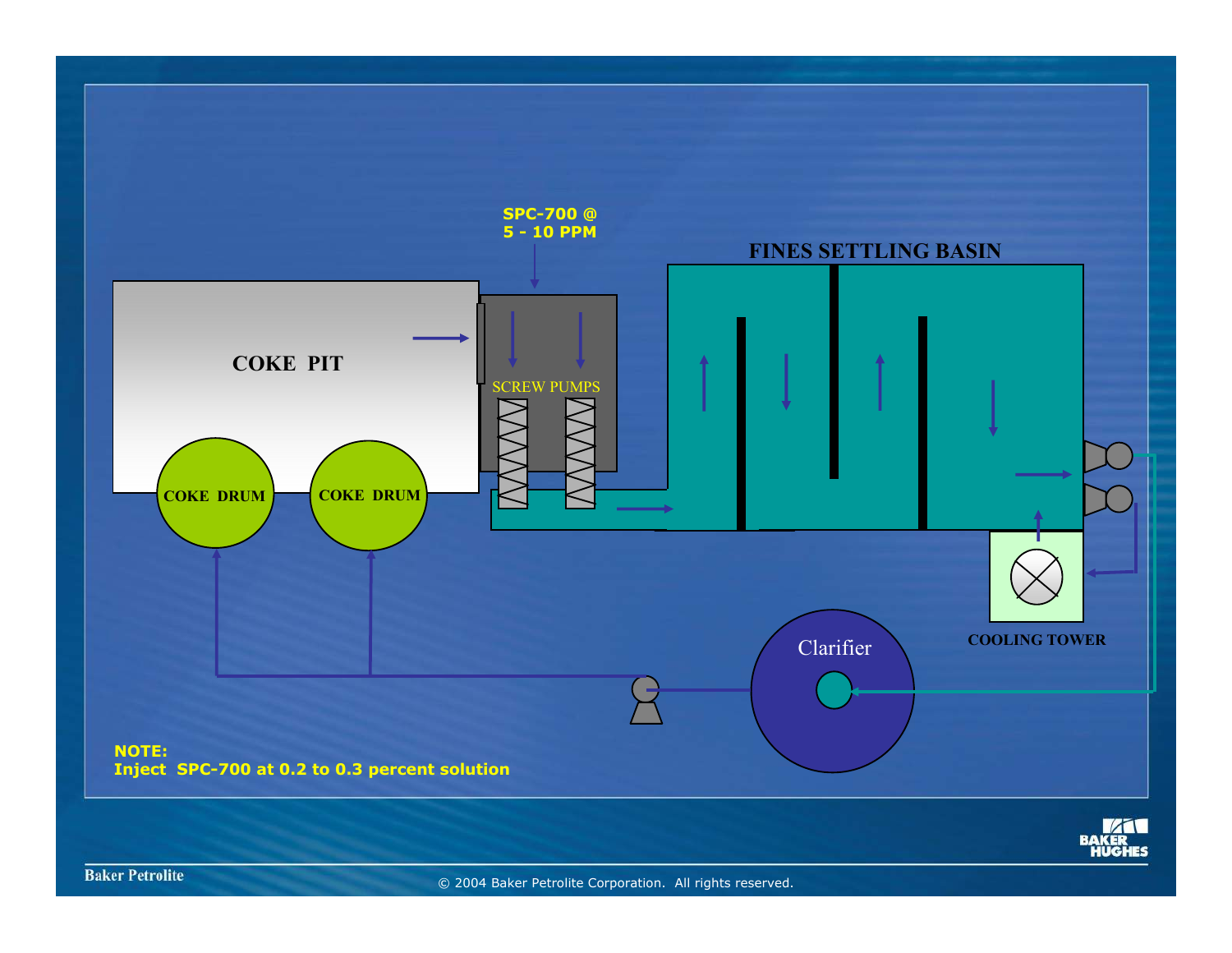

**Baker Petrolite**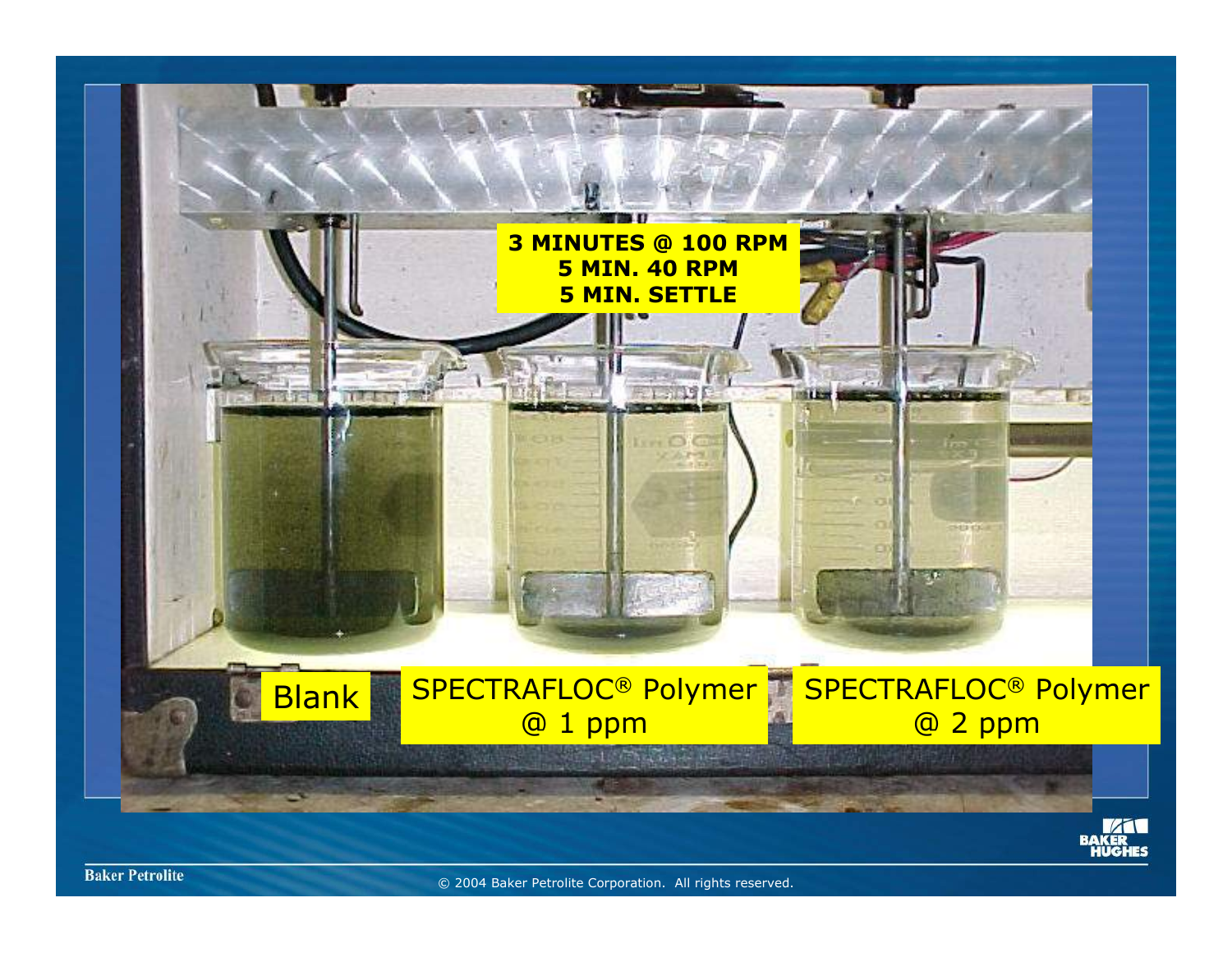## Cutting Water Recycle Clarification

#### • **Application Benefits**

- Provides cleaner, less abrasive recycle water
- Reduces water pump and jet nozzle erosion
- Lower pump, seal, valve and jet nozzle repair and replacement costs
- $\mathcal{L}_{\mathcal{A}}$ Less equipment downtime for repairs

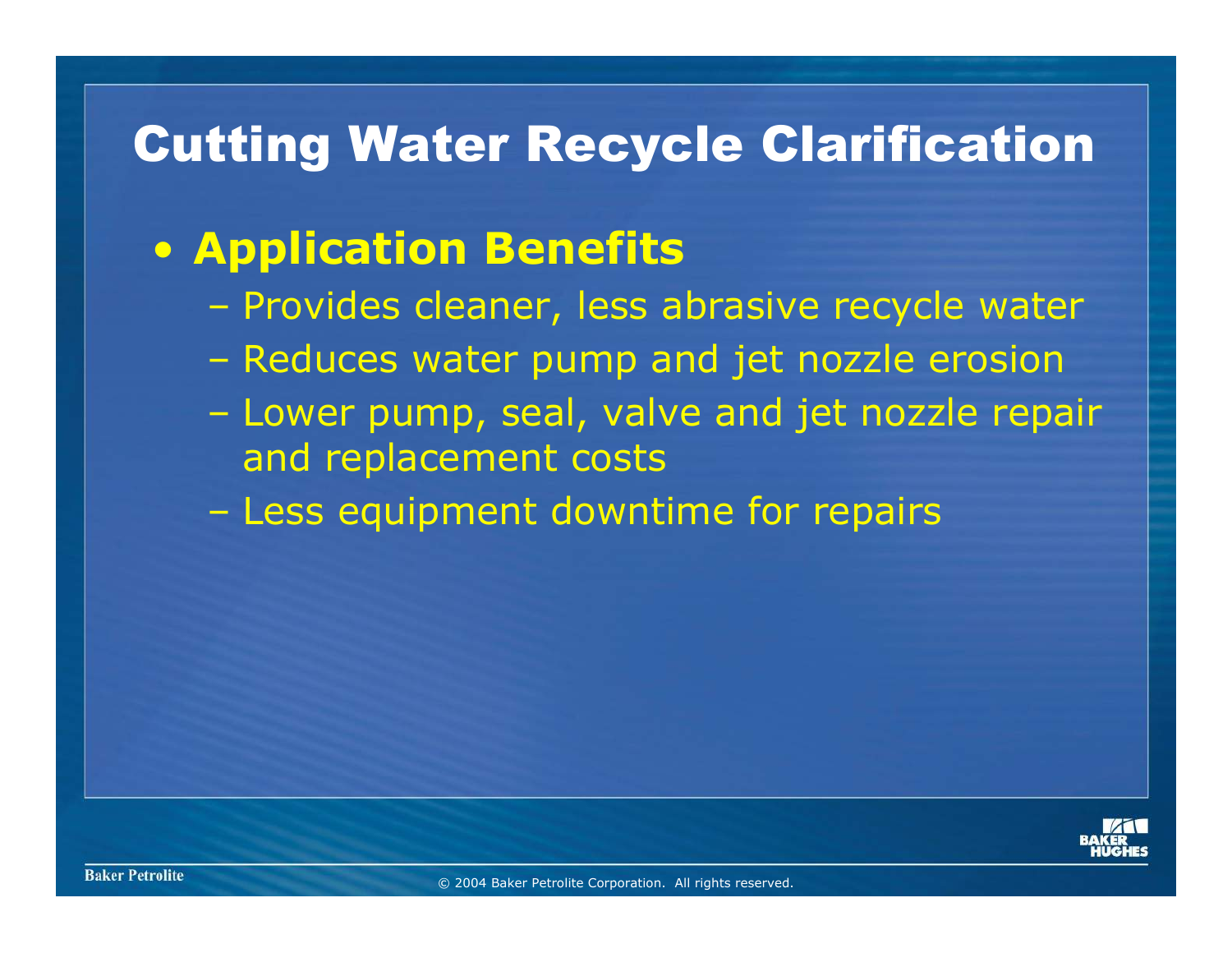## Baker Petrolite introduces

# BPR 45165 AntifoamA new type of coker antifoam



**Baker Petrolite**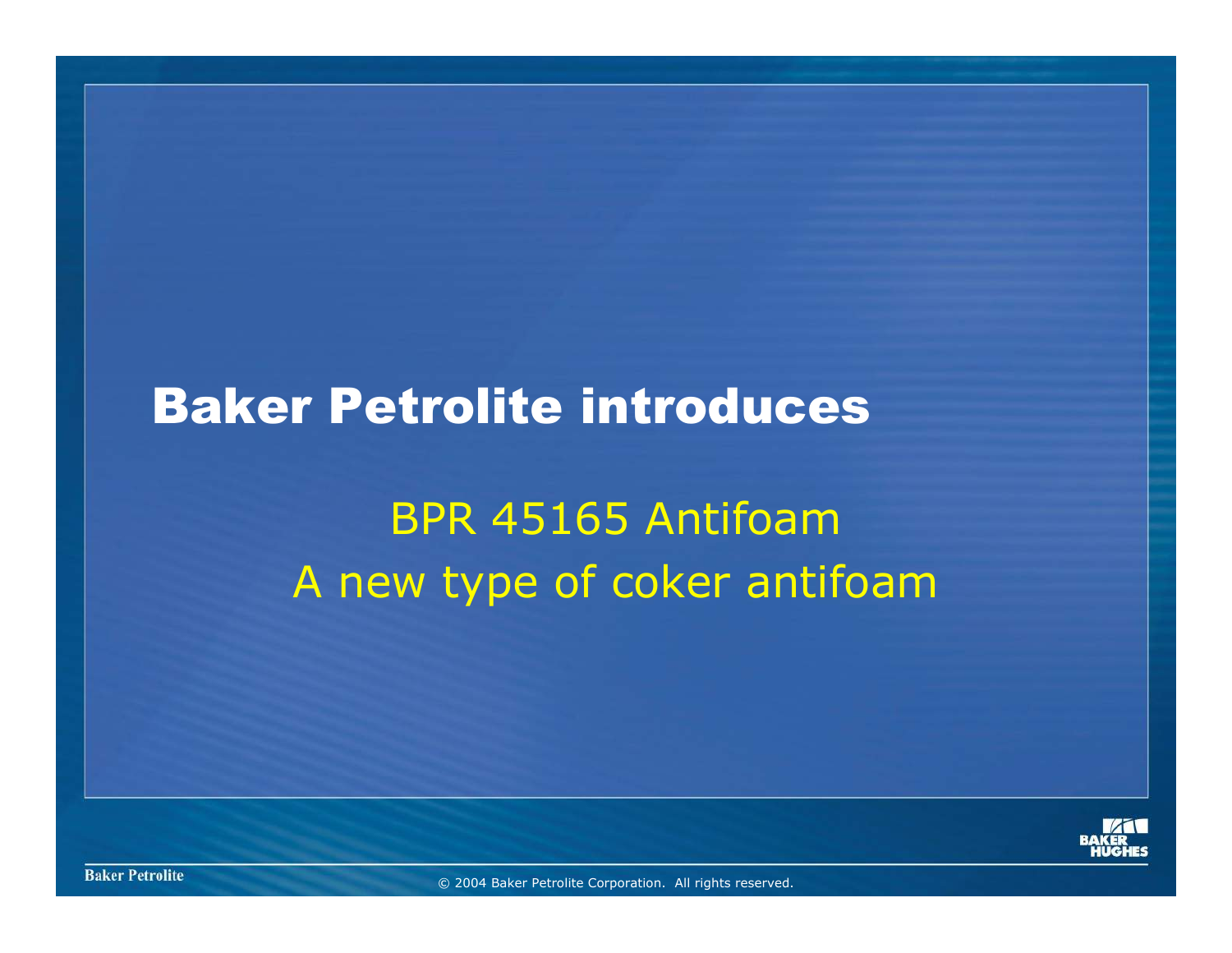## Baker Petrolite BPR 45165 Antifoam

• Past improvements in antifoam technology have primarily benefited other units

#### • BPR 45165 Antifoam

- $\mathcal{L}_{\mathcal{A}}$  Not only reduces silicon contamination of coker products
- It also provides better foam control
- Retards build up of foam

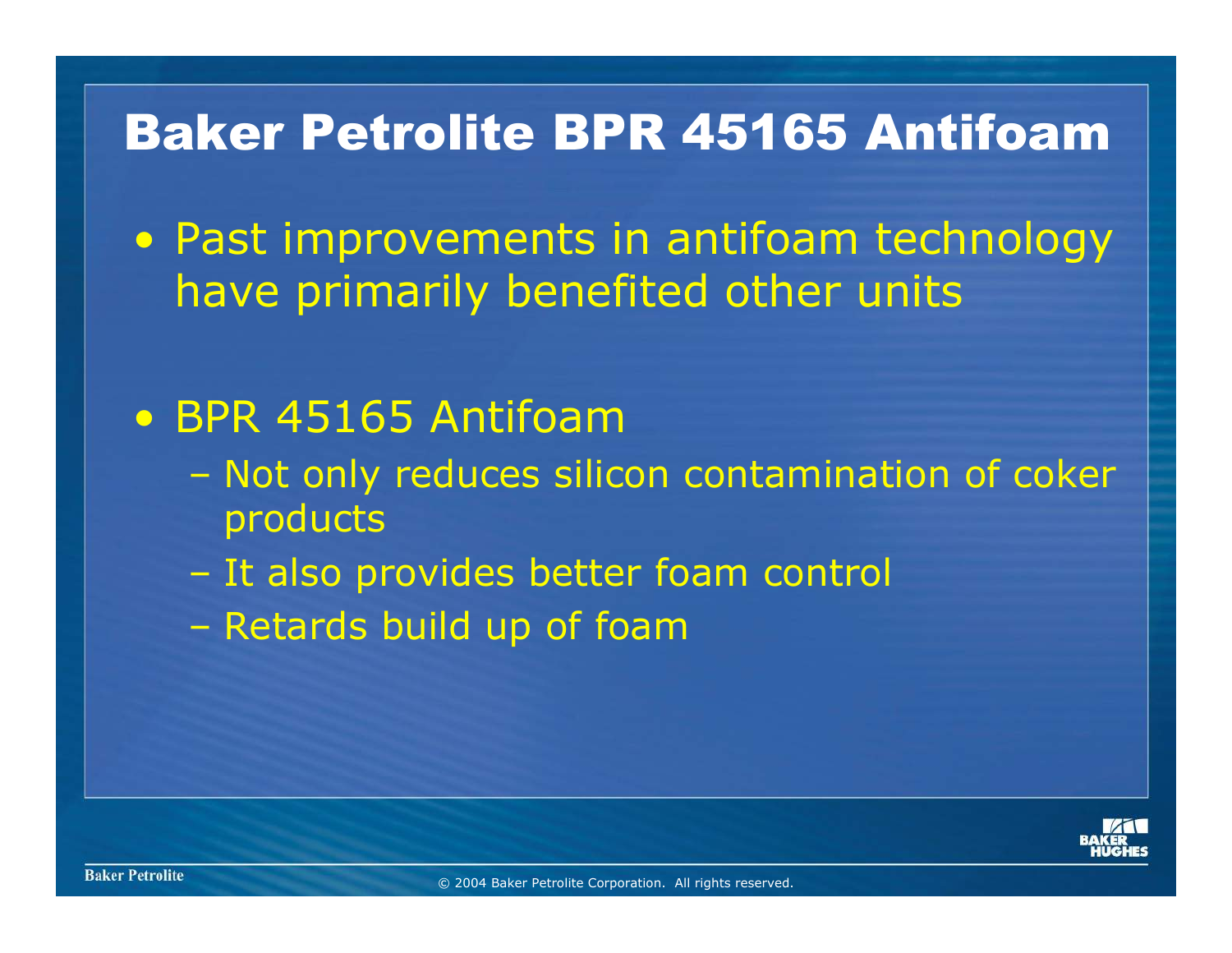## Questions for rest of talk

- What is silicone antifoam?
- How does it end up in coker liquids?
- How can you reduce contamination?
- What are the benefits of the new antifoam?
- What are the test results of the new antifoam?

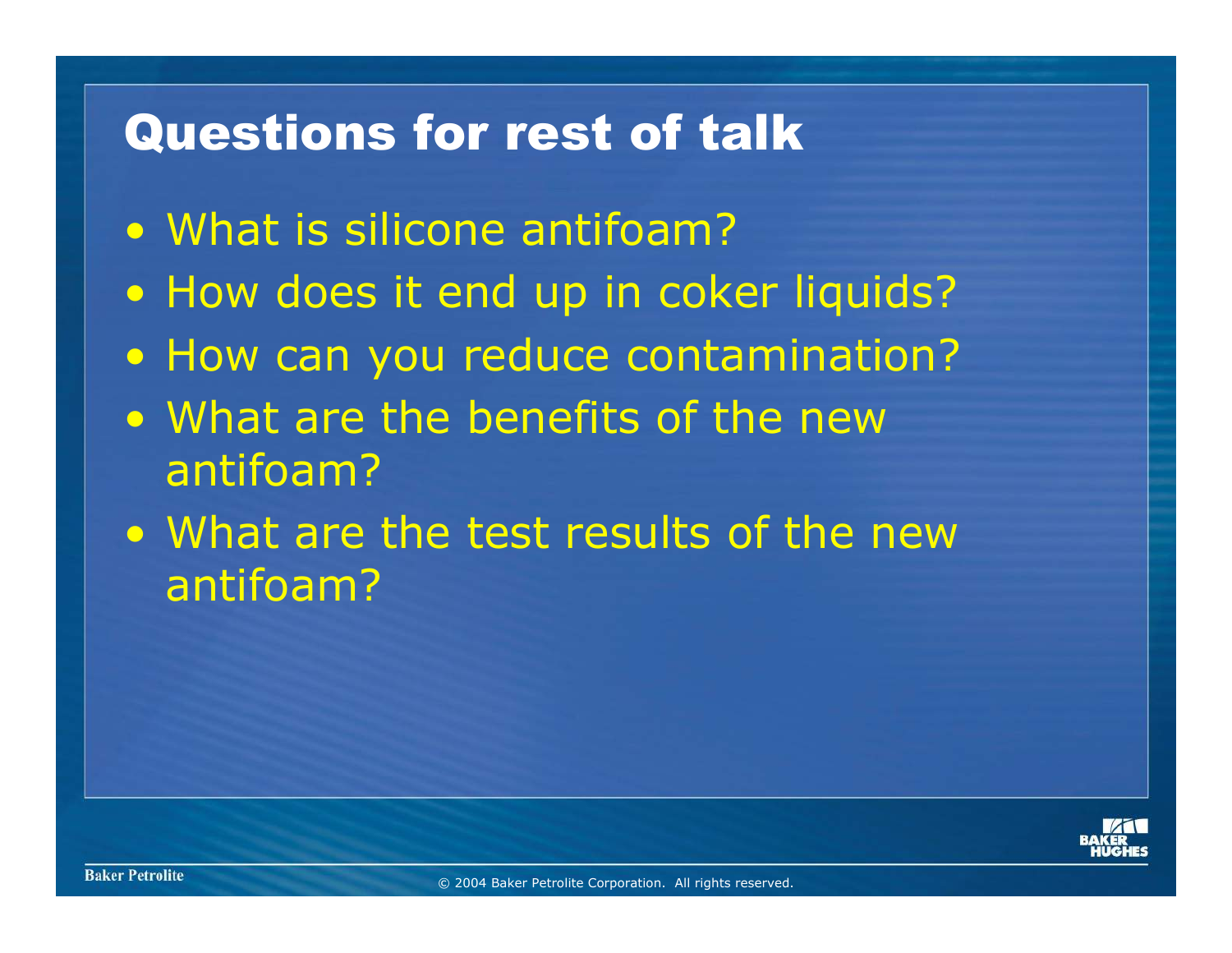#### Problems With Silicone Antifoam

- Best for controlling foam
- Contaminates coker products
	- Carry over
	- **Decomposition**
- Silicon (Si) in products poisons catalysts

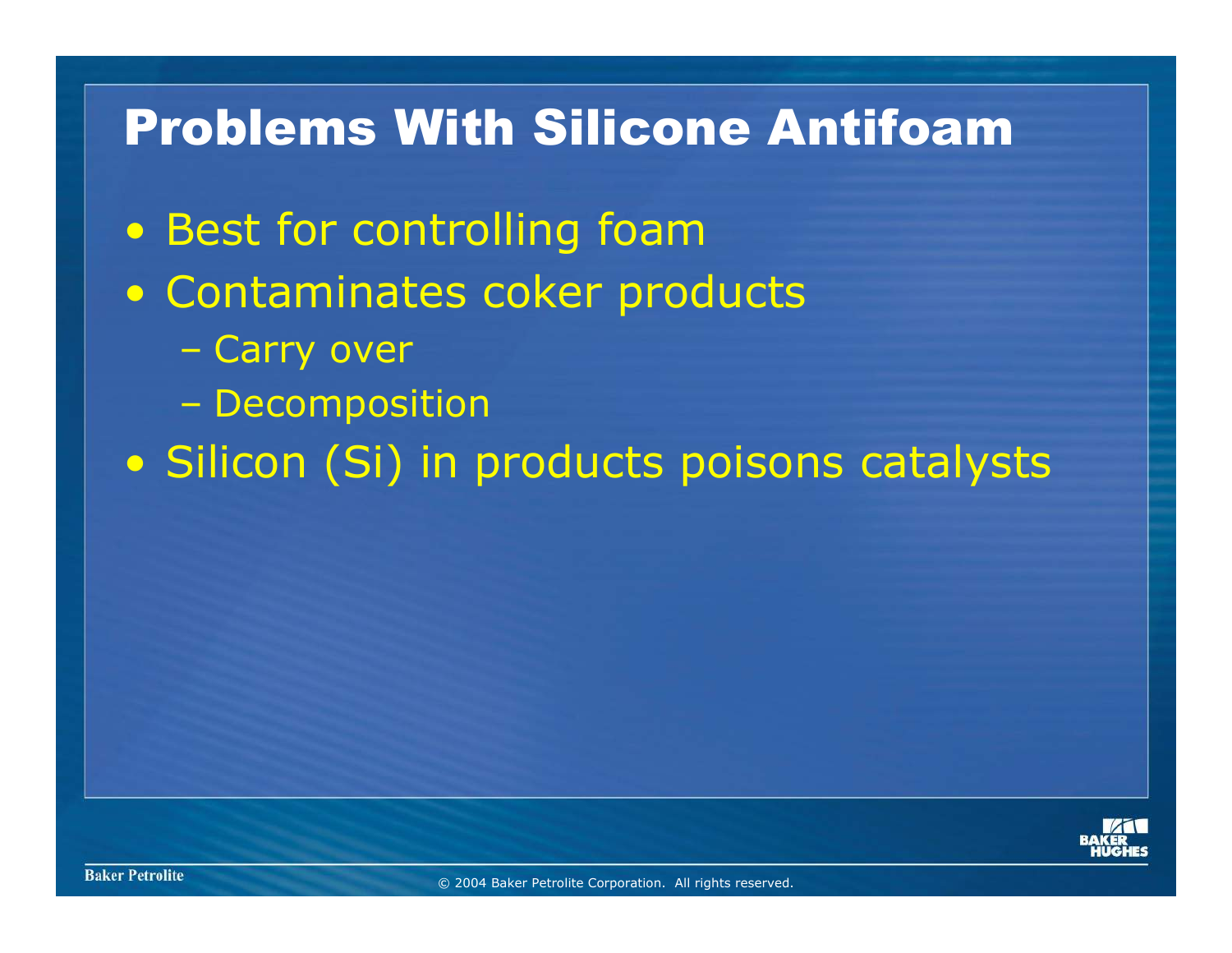## How does silicon end up in liquid products?

• Entrainment - controlled by:

- –Injection away from OH
- Use carrier to blow antifoam to foam front
- High boiling carrier to prevent flashing
- Decomposition controlled by product selection



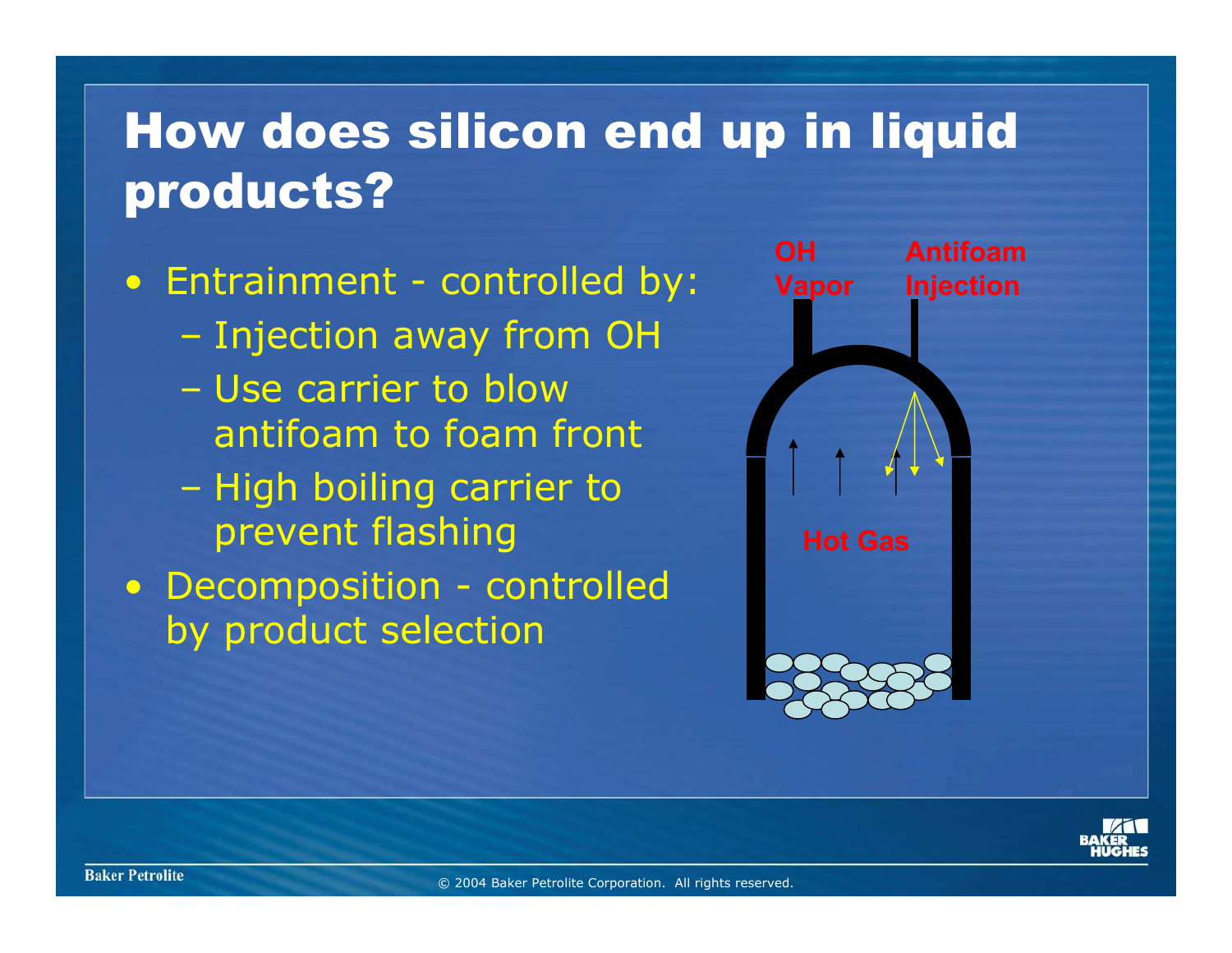### Poly dimeythylsiloxane (Silicone)

OSi O CH3 CH3 CH3 CH3 CH3 CH3 CH3 CH3 CH3 CH3 CH3Si OSi OSi OSi OSi OSi OSi OSi OSi OSi OCH3 CH3 CH3 CH3 CH3 CH3 CH3 CH3 CH3 CH3 CH3



**Baker Petrolite**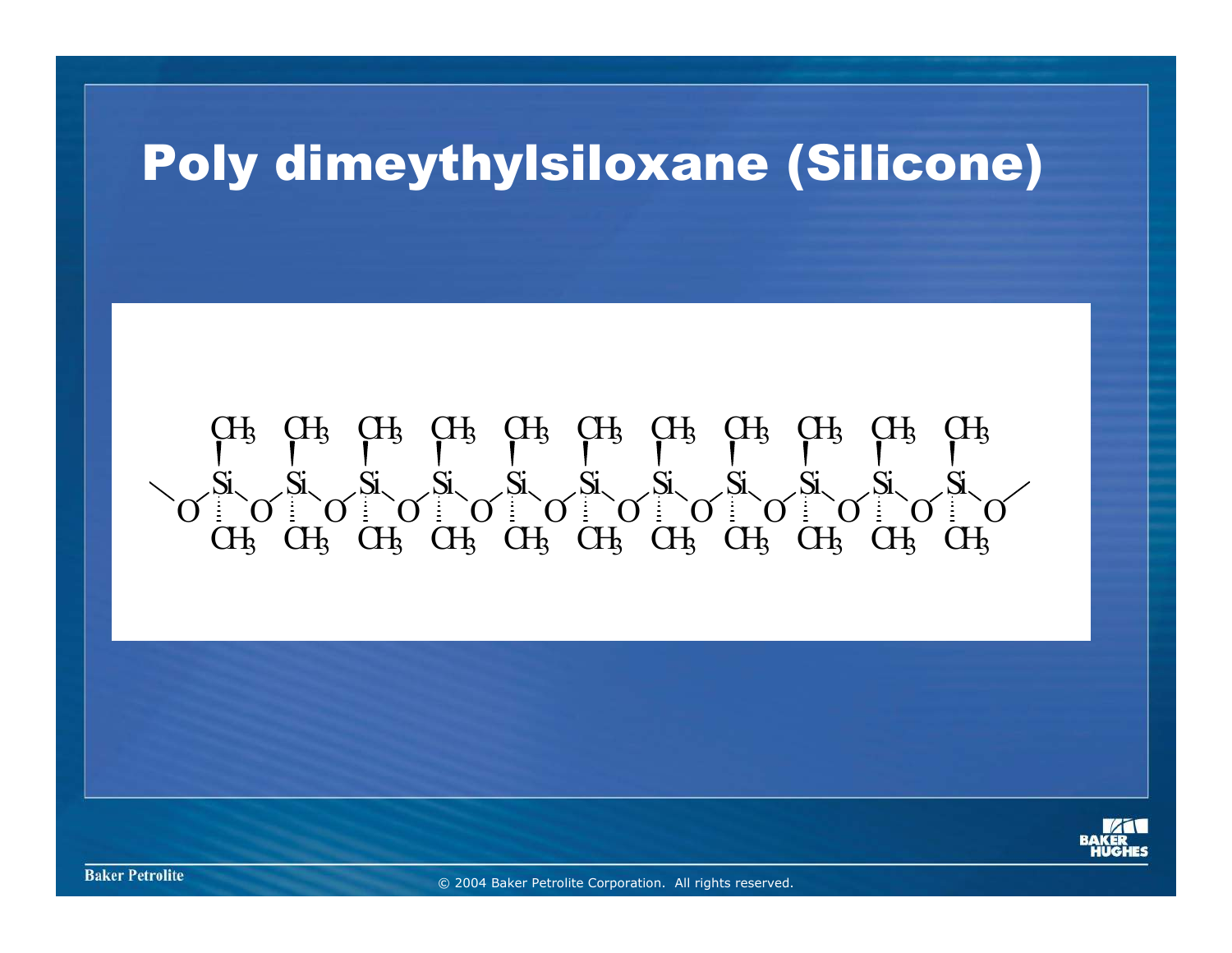### Thermal Degradation of Silicone

 $\bigcirc$ Begins to decompose at 350˚C

- Higher Temperature = faster decomposition
- Forms cyclic trimers and larger
- Defoaming ability reduced
- Breakdown products go overhead and contaminate product

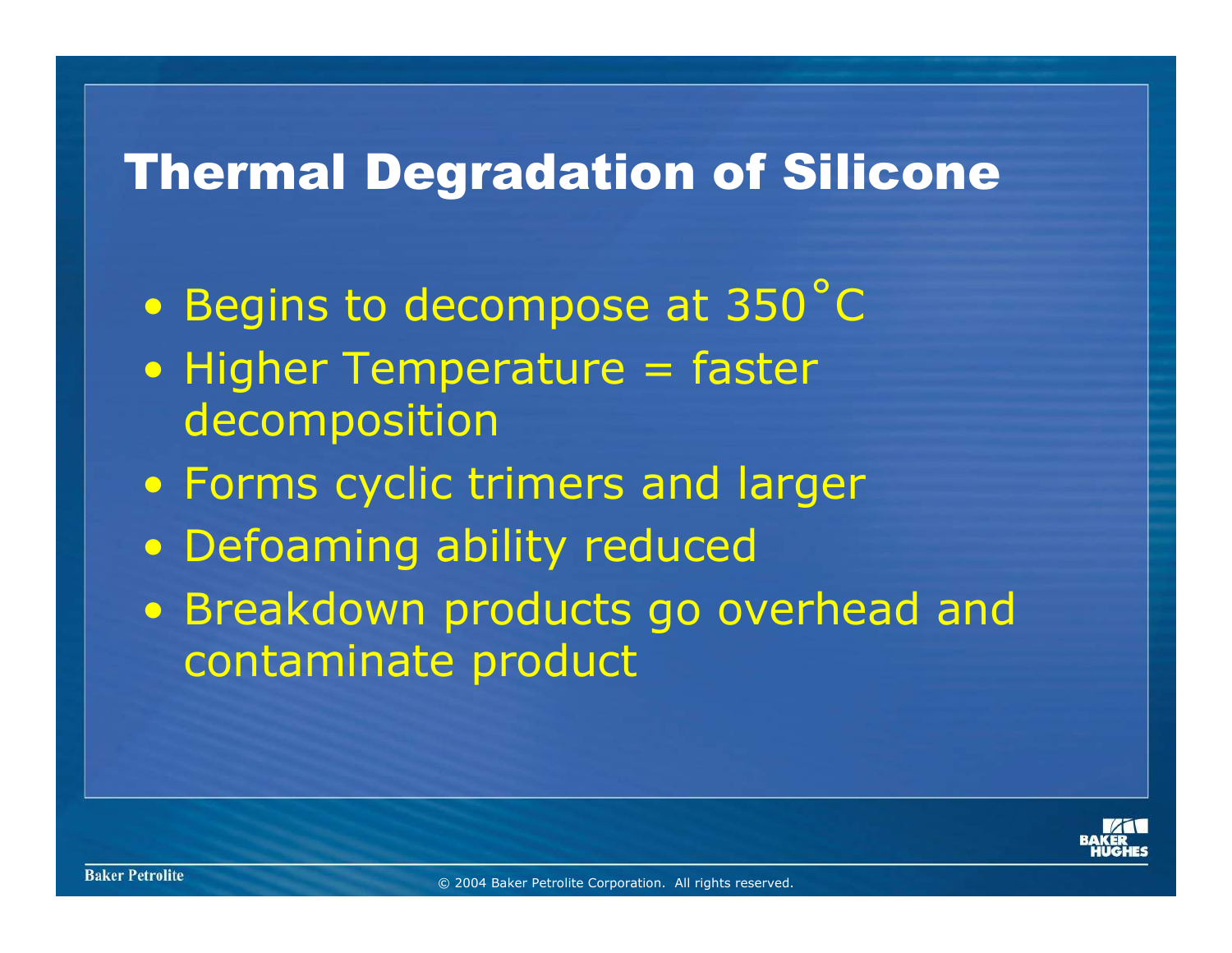## Decomposition Products of Silicone

Film 4 D: \BSB\6156.p Operator. : [BSB1]cfh Acquired : 21 May 101 2:02 pm using AcqMethod GENER1 Instrument - 5968A Sample Mase: en 55758 Misc Info : 5-21-01 Vial Number: 1



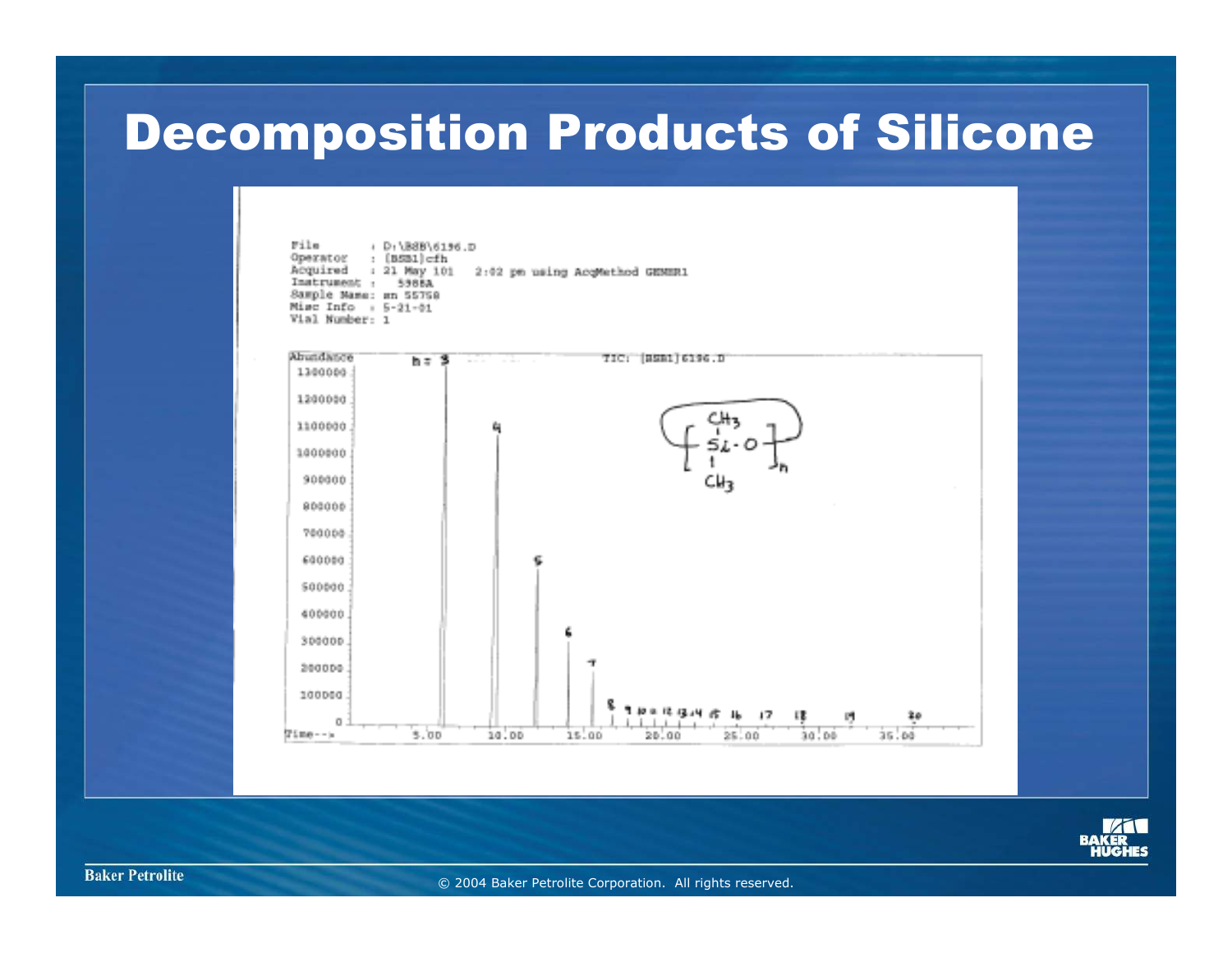# Decomposition Products of Silicone Distill into Coker Products

| <b>Product</b>   | b.p. °C | $b.p.$ $\degree$ F |
|------------------|---------|--------------------|
| <b>Cyclic D3</b> | 134     | 273                |
| <b>Cyclic D4</b> | 175.8   | 348                |
| <b>Cyclic D5</b> | 210     | 410                |
| <b>Cyclic D6</b> | 245     | 473                |

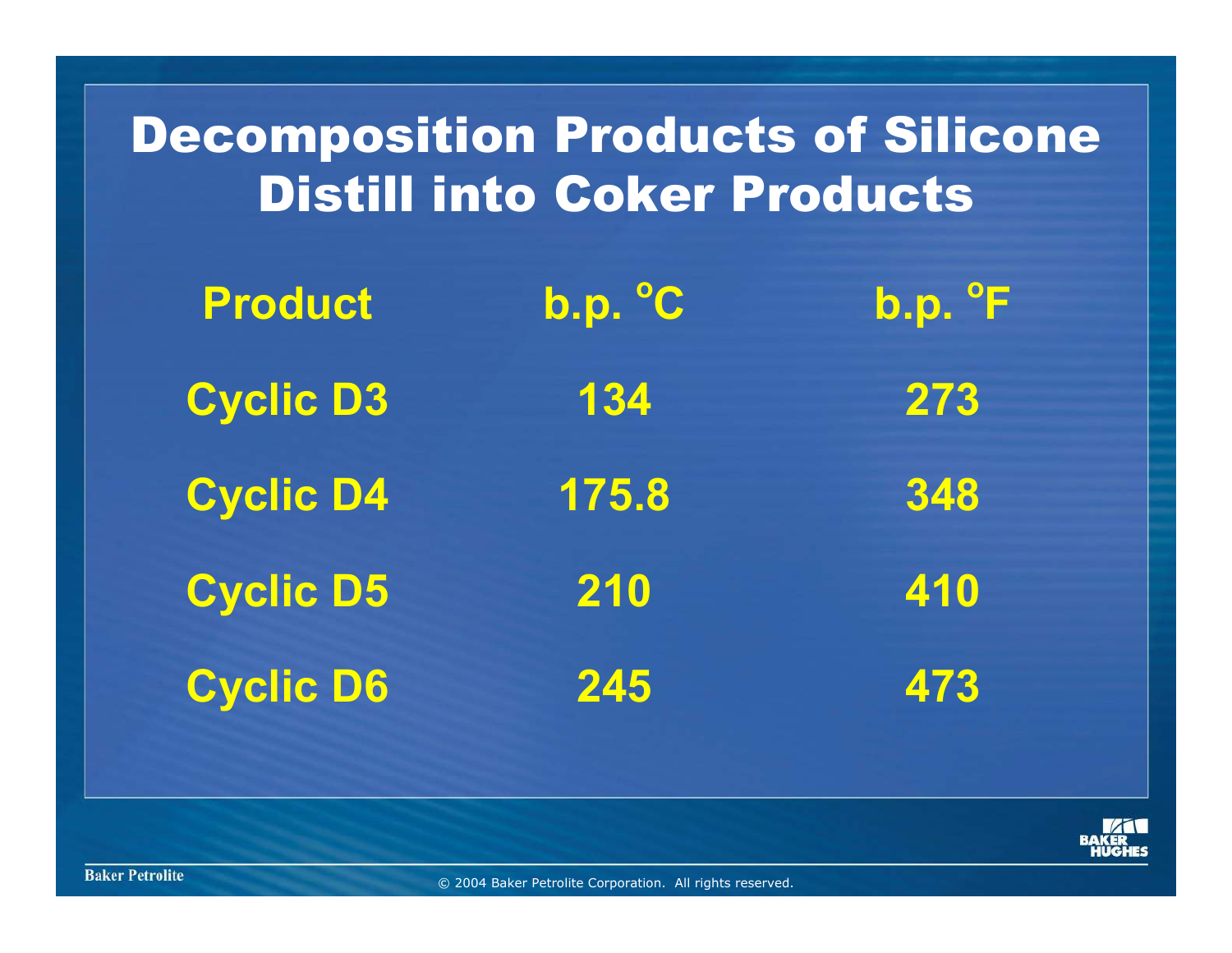#### Silicon Reduction in Products

|                | 60,000cSt<br>ppm Si | 600,000cSt<br>ppm Si | ppm Si<br>reduction reduction | %Si |
|----------------|---------------------|----------------------|-------------------------------|-----|
| <b>Naphtha</b> | 34                  | 12.3                 | 21.7                          | 63% |
| <b>LCGO</b>    | 7.9                 | 3.2                  | 4.7                           | 59% |
| <b>HCGO</b>    | 7.3                 | 2.7                  | 4.6                           | 63% |

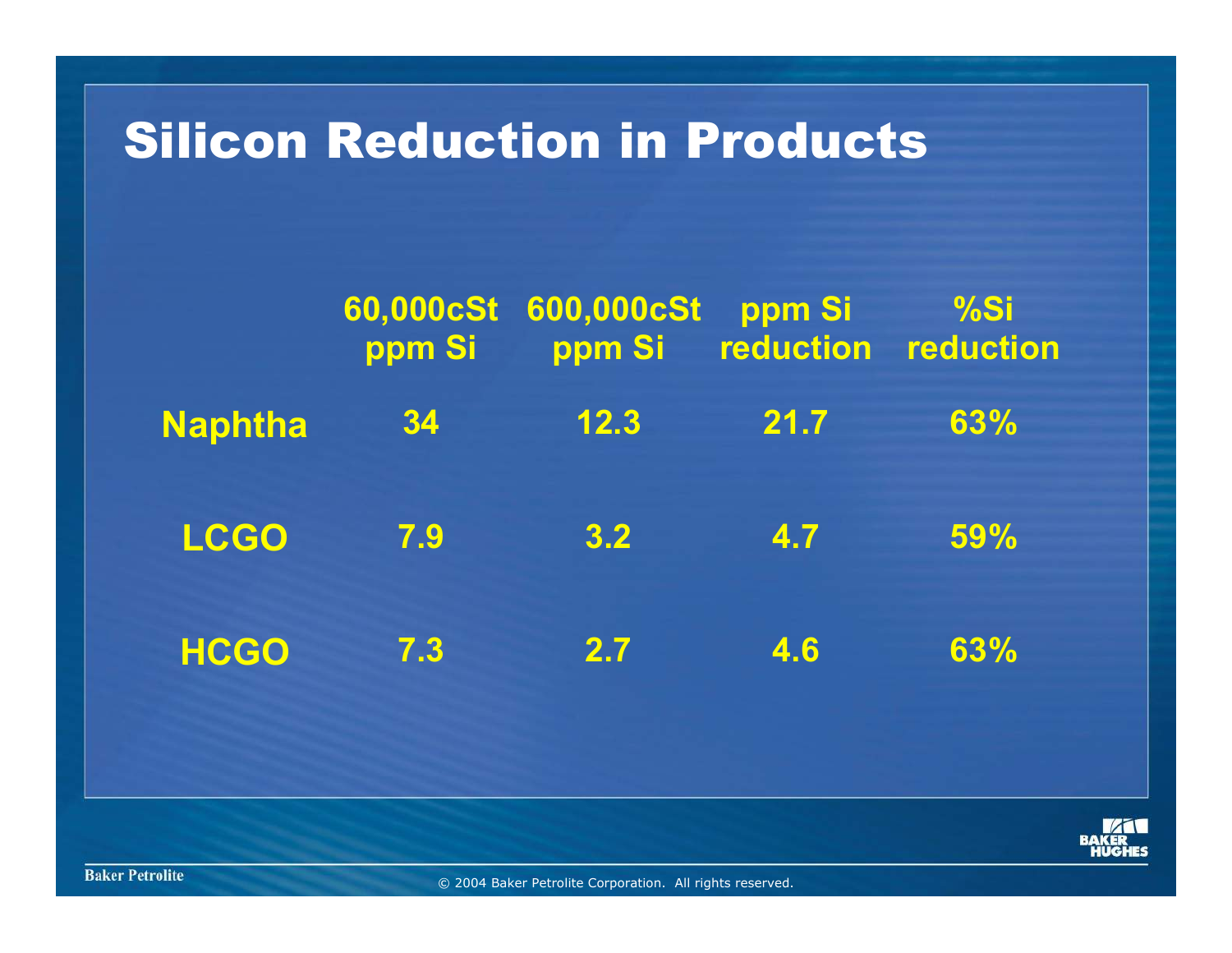# Higher MW results in Less Si to Coke Drum

**Coker Antifoam Case Example Moving to High Viscosity Antifoam (600 Mcst)**





**Baker Petrolite**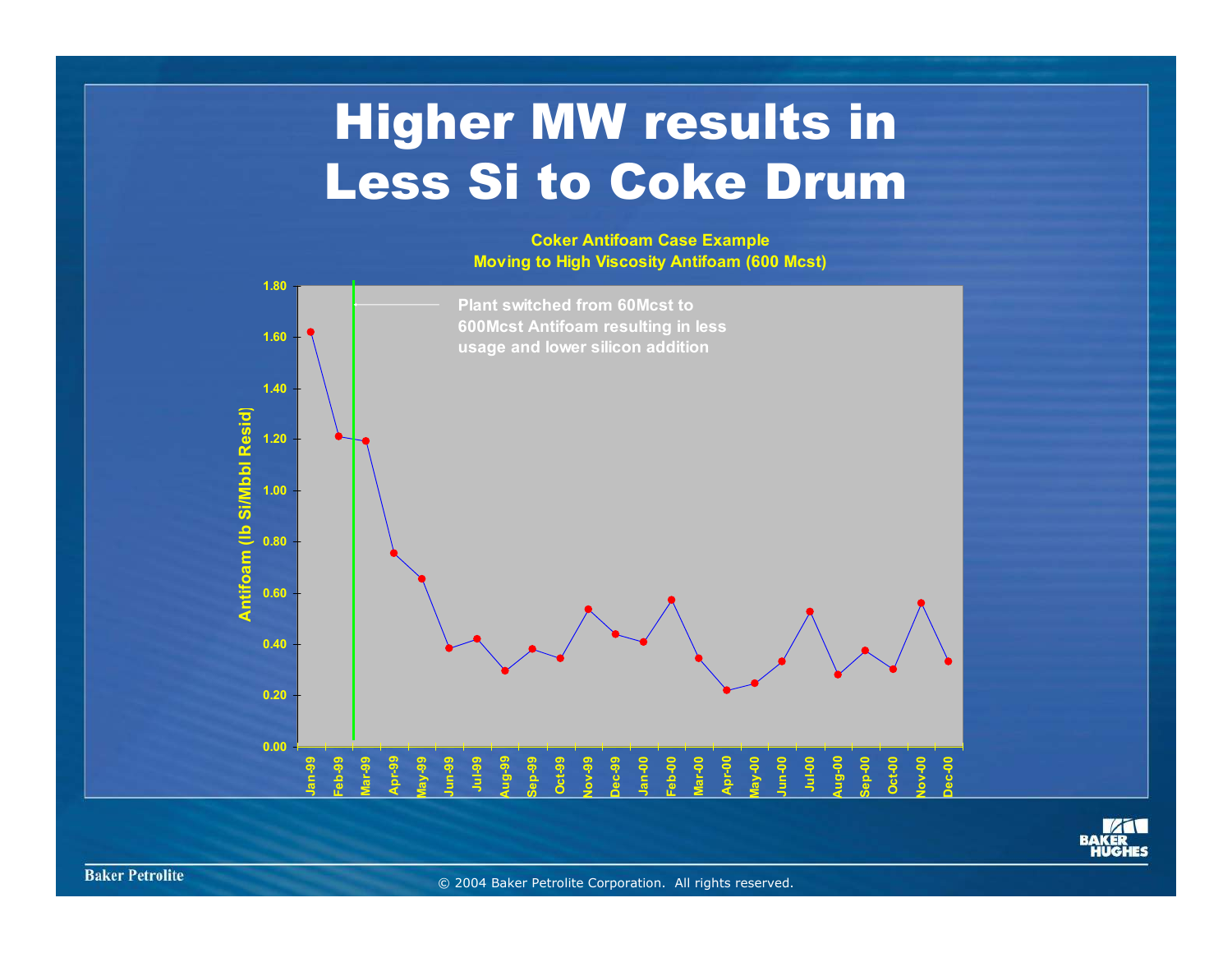## Use Higher Viscosity Silicone

• Higher Viscosity = Larger Molecule • Larger Molecule takes longer to degrade Defoams longer Lower dosage required Less Si in products Less catalyst contamination

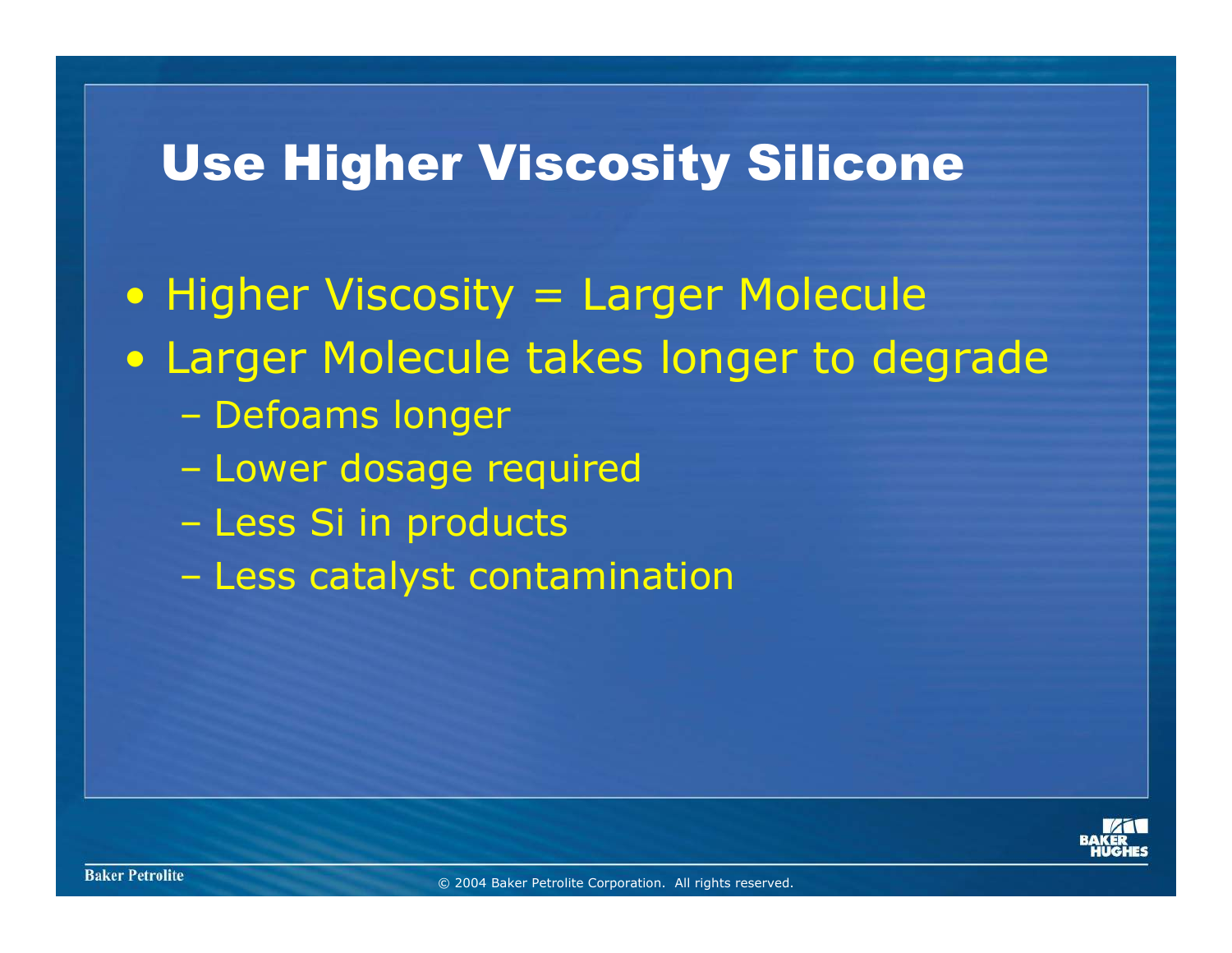## Introducing

Baker Petrolite BPR 45165 coker antifoam



**Baker Petrolite**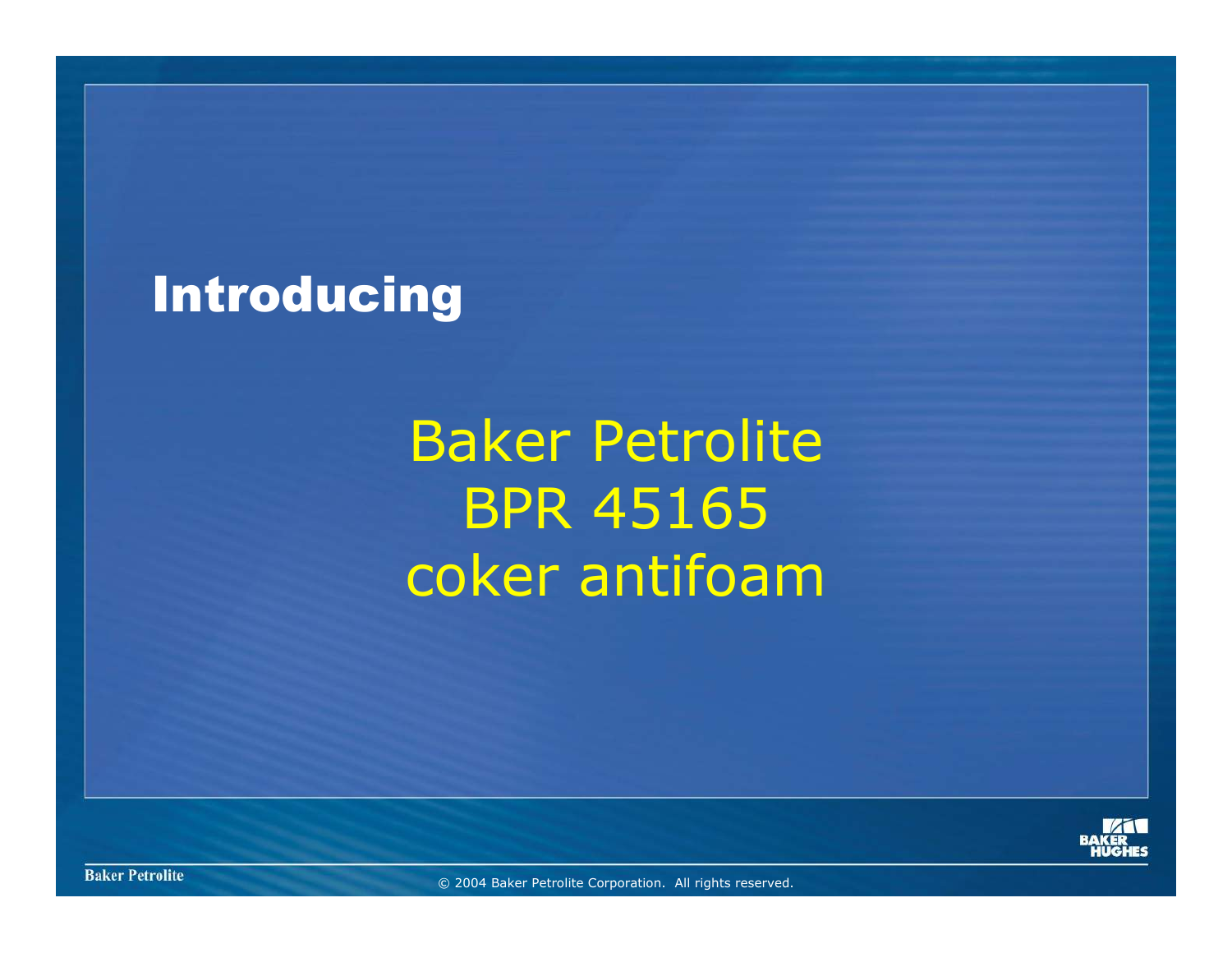## Why Did Baker Petrolite Develop a New Coker Antifoam?

• Limit to higher Molecular Weight High viscosity difficult to handle Higher Molecular weight cost more • New type of antifoam developed Effective at lower dosages – Less thermal breakdown Prevents foam build up Patents pending

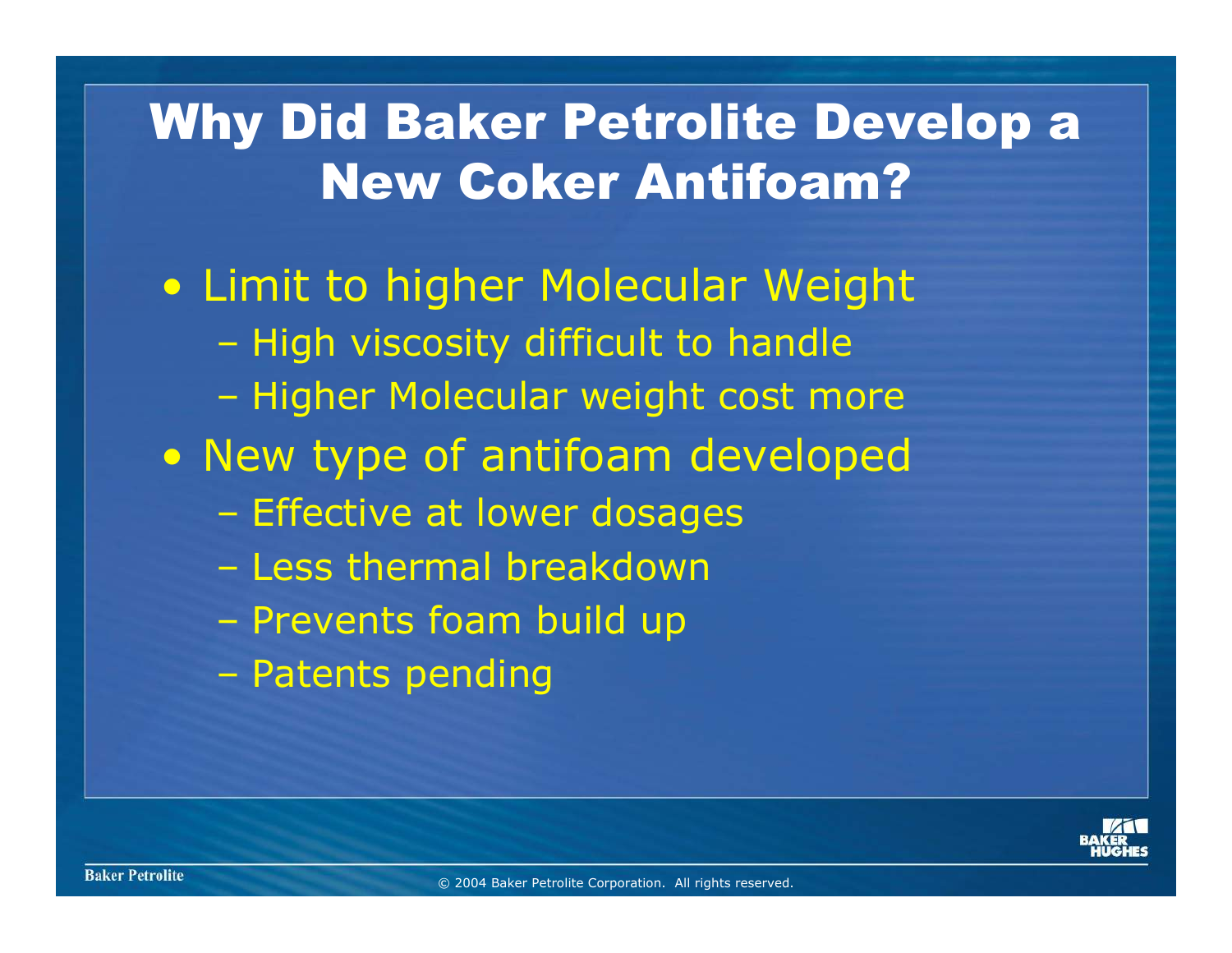## First refinery trial

- Coker makes fuel grade coke
- Base case BPR 45160 (600,000 cSt) silicone defoamer
- Measured foam knock down
- Refoam after drum switch
- Si contamination of coker products

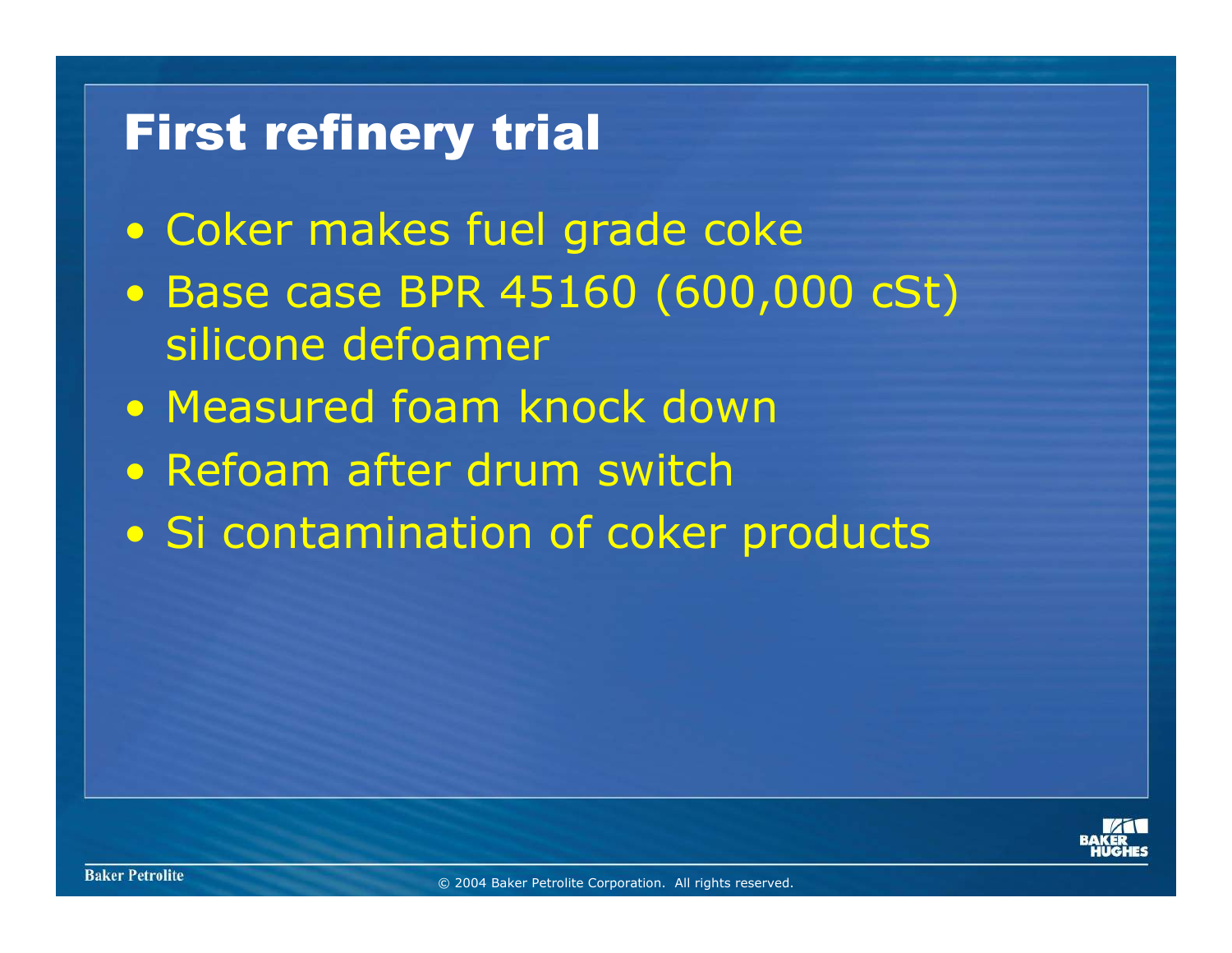#### First refinery trial

- Results of BPR 45165 defoamer
	- –Knocked down foam better
	- –Prevented refoam after switch better
	- Could allow reduced outages
	- – Reduced silicon contamination of products by over 50%

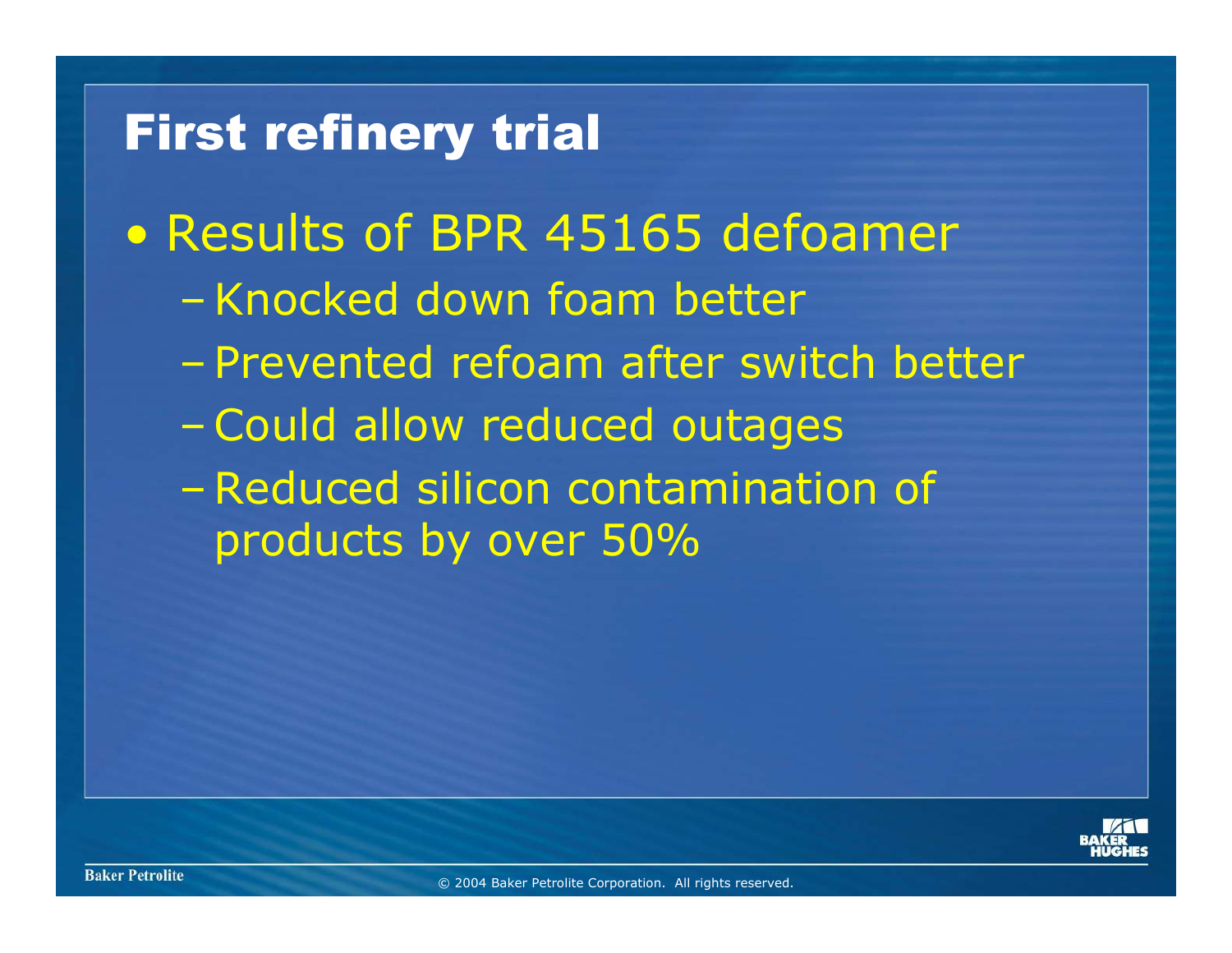# First refinery trial

| Sample            | <b>Base Si</b><br>(ppm) | <b>New Si</b><br>(ppm) | $\frac{0}{0}$<br><b>Reduction</b> |
|-------------------|-------------------------|------------------------|-----------------------------------|
| Coker<br>Naphtha  | 3.29                    | 1.29                   | 62.5%                             |
| Coker<br>Kerosene | 4.41                    | 1.92                   | 56.5%                             |

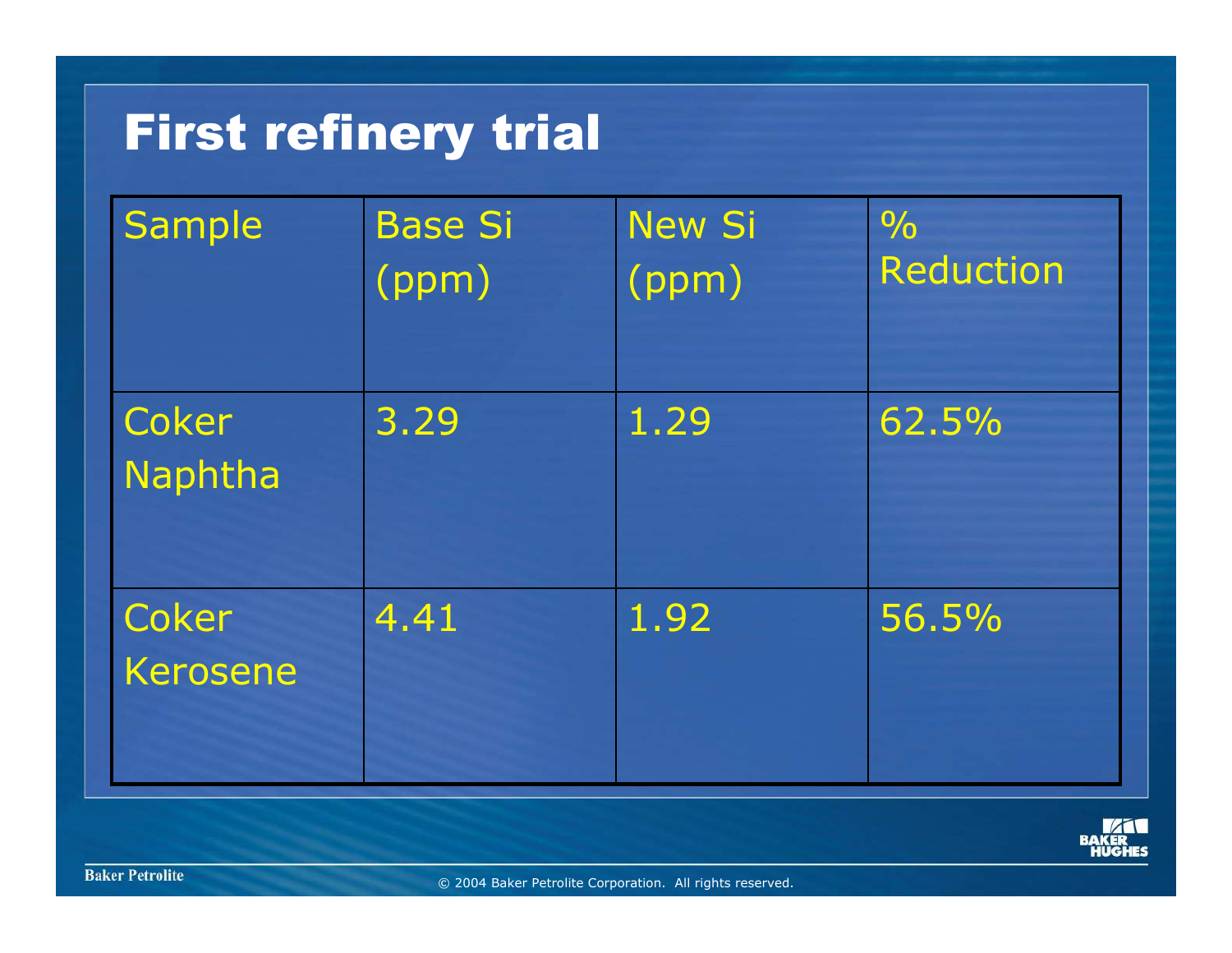## Second refinery trial

- Anode grade coke production
- Si in product poisons catalyst
- Excessive defoamer usage
- Used BPR 45160 (600,000 cSt silicone) defoamer for 4 years

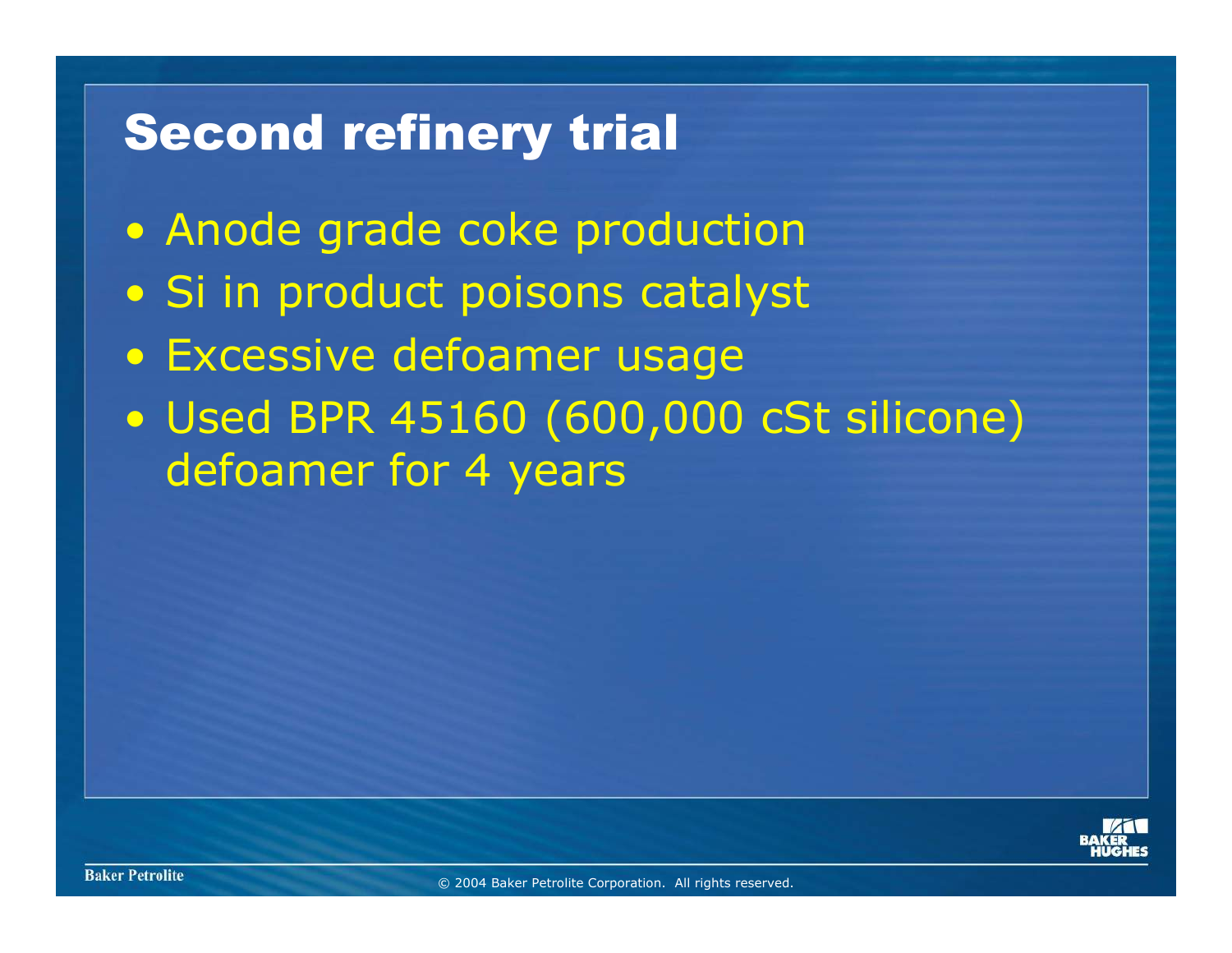# Second refinery trial

Samples 1 hour before drum switch

#### **Drum 1**

| <b>Product</b> | <b>BPR 45160</b><br><b>Defoamer</b> | <b>BPR 45165</b><br><b>Defoamer</b> | % Reduction |
|----------------|-------------------------------------|-------------------------------------|-------------|
| Naphtha        | 58                                  | 35.9                                | 38%         |
| <b>LCGO</b>    | 38.8                                | 10.3                                | 73%         |
| <b>HCGO</b>    | 5.5                                 | 2.2                                 | 60%         |
| <b>Drum 2</b>  |                                     |                                     |             |
| <b>Naphtha</b> | 33.8                                | 8.2                                 | 75%         |
| <b>LCGO</b>    | 28.7                                | 3.2                                 | 88%         |
| <b>HCGO</b>    | 1.8                                 | 0.9                                 | 50%         |

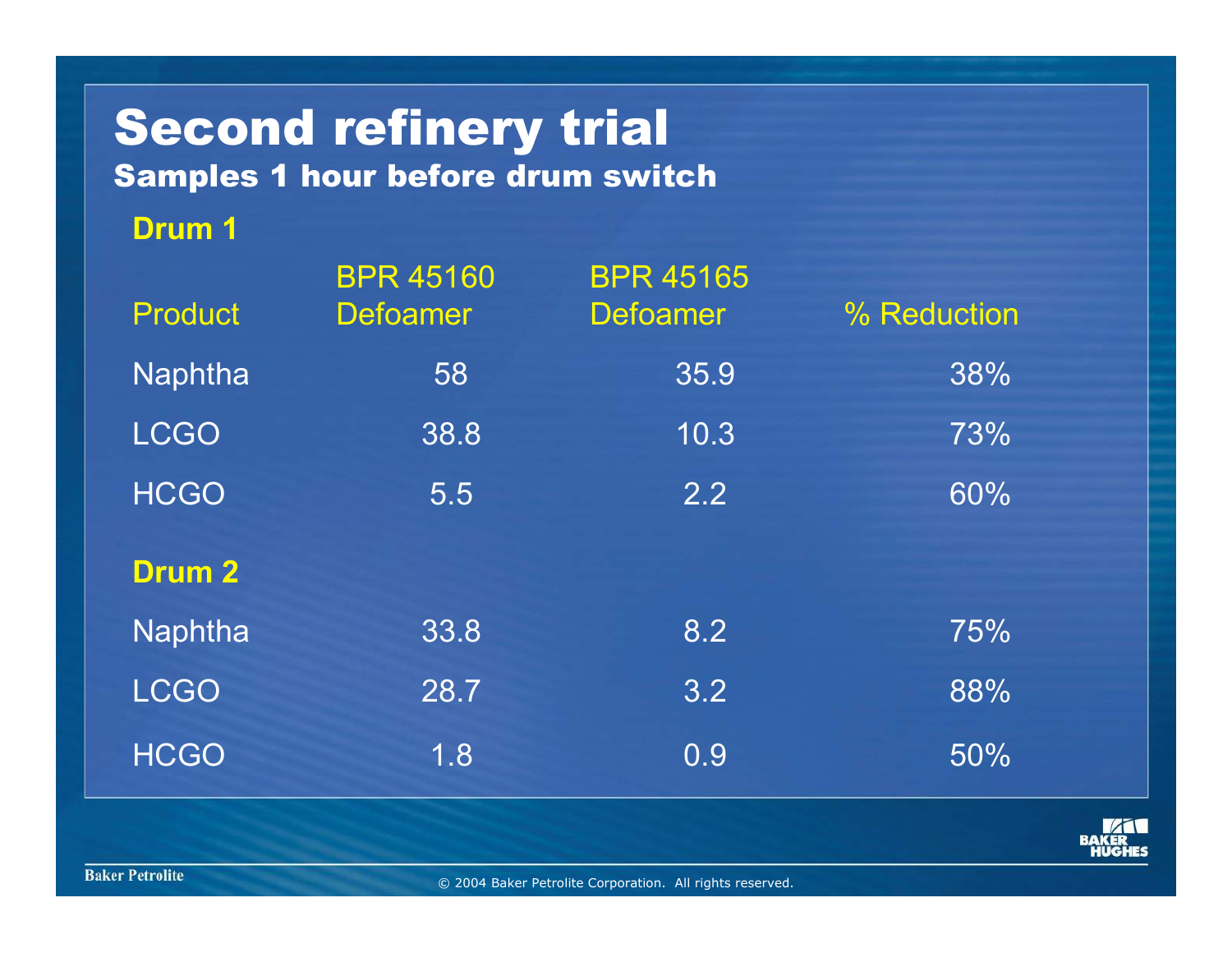### Second refinery trial

- New defoamer reduced Si in product
- More efficient to add antifoam early
	- Foam easier to prevent than knock down
	- Use less antifoam
- Kept foam down after drum switch
- New material easy to handle